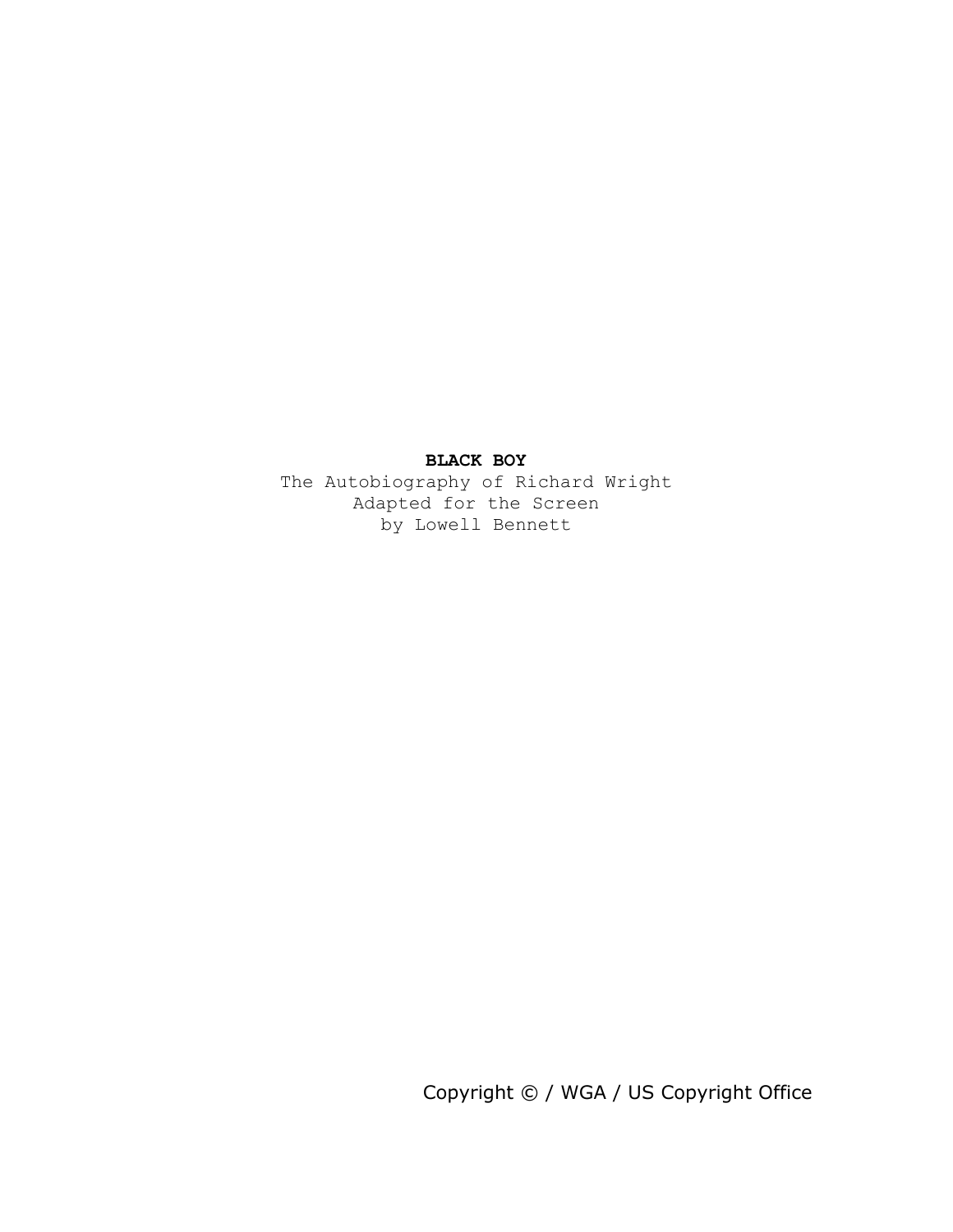## **FADE IN:**

EXT. MISSISSIPPI - SHARECROPPER SHANTY TOWN - DAWN - 1914

This could be a third world country.

What was once a forest is now cut clear, mainly stumps and eroding red soil. Several shacks huddle near a dirt road going nowhere. Weak trails of smoke drift from tin-pipe chimneys. Thin steam oozes from a single roadside outhouse.

At the nearest shack a very old black man sits on a stump, the young sunrise dull in his cataract eyes. Near him is an ancient wagon; broken, rusted, dismembered.

At the end of the aimless road is a small, ramshackle shanty.

Framed in a single window, a silky white backdrop behind, is the face of an attractive black boy, about six.

INT. SHANTY - SAME TIME

The walls and furniture are made of rough, unpainted wood.

In a still dark bedroom, a large black man in his thirties, NATE WRIGHT, snores loudly amidst shabby linens.

In what passes for a kitchen, his wife, ELLA, about 30, toils at a pot-bellied stove.

In a living area, a small space, the faint light of dawn is piercing porous walls. A blaze smolders in a makeshift fireplace. A small boy about five, LEON WRIGHT, lays on his side and watches the fading fire.

In this dark interior there is only one bright element. Flowing with the breeze at the single window, long, white, silky curtains envelope the six-year-old boy, RICHARD WRIGHT. He kneels, his arms crossed on the splintered sill, and looks out the window to the branch of a dying tree a few feet away.

Behind him, his younger brother speaks.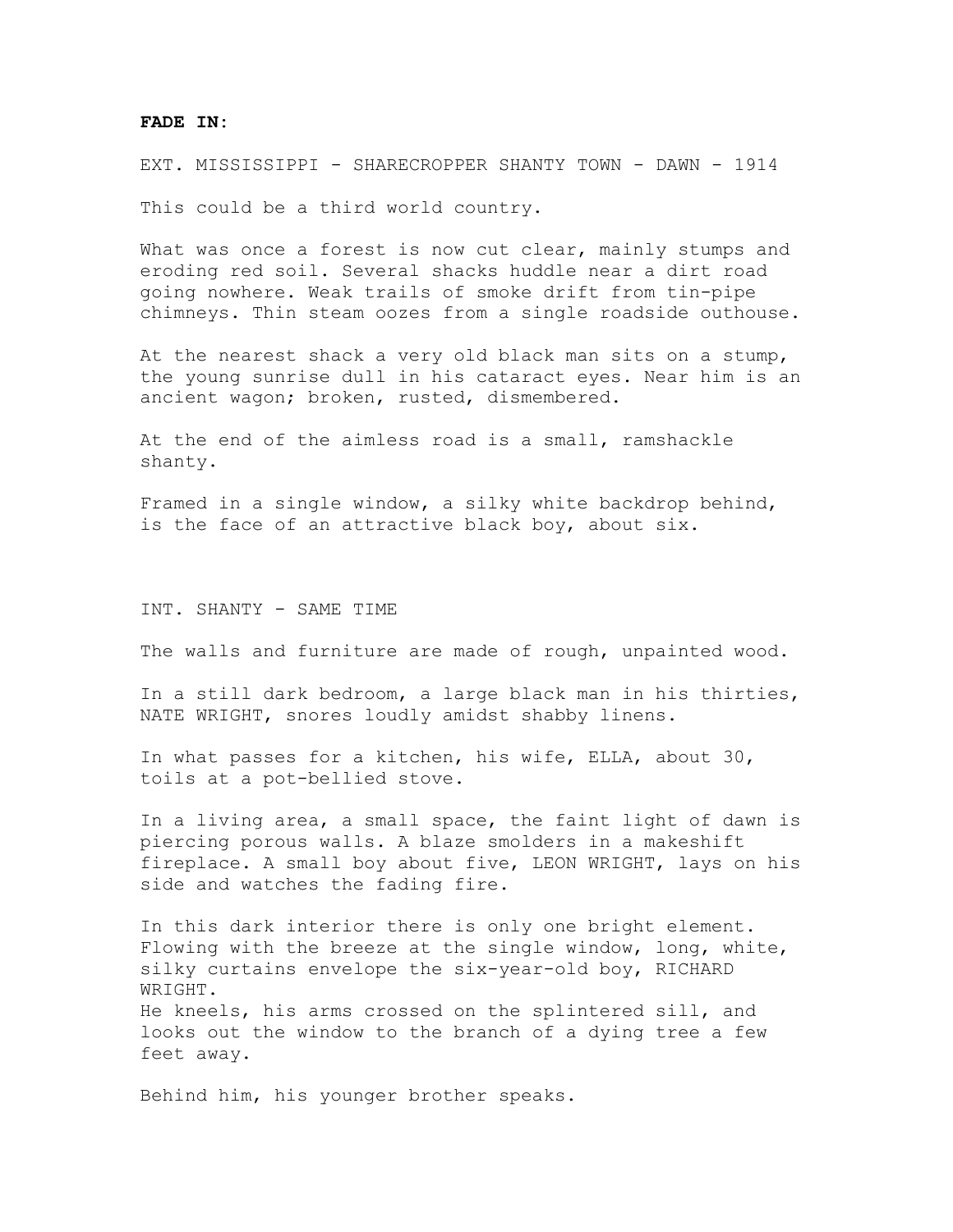LEON It ain't gonna come. Richard ignores him. LEON It ain't. RICHARD You shut up. LEON You shut up. Richard stares at the branch. In a flash of color, a cardinal lands. He is a beautiful, brilliant red bird with full, lustrous plumage. Richard's eyes and mouth go wide and he inhales sharply. Leon stirs and joins Richard at the window. The boys just stare for a long moment. RICHARD (quiet) Hello, birdy. The cardinal, as if it heard him, turns to Richard. It peeps. RICHARD (continuing; gleeful) Wooooooooooh! Leon backs away suddenly. Ella rushes into the room, hurries up to Richard, pulls him from the window and the bird flies. ELLA (whispering, urgent) You hush-up! Do you want to wake your father?! Richard, knowing the threat, shakes his head. Ella releases her grip and moves back to the kitchen. She stops short and whispers forcefully.

ELLA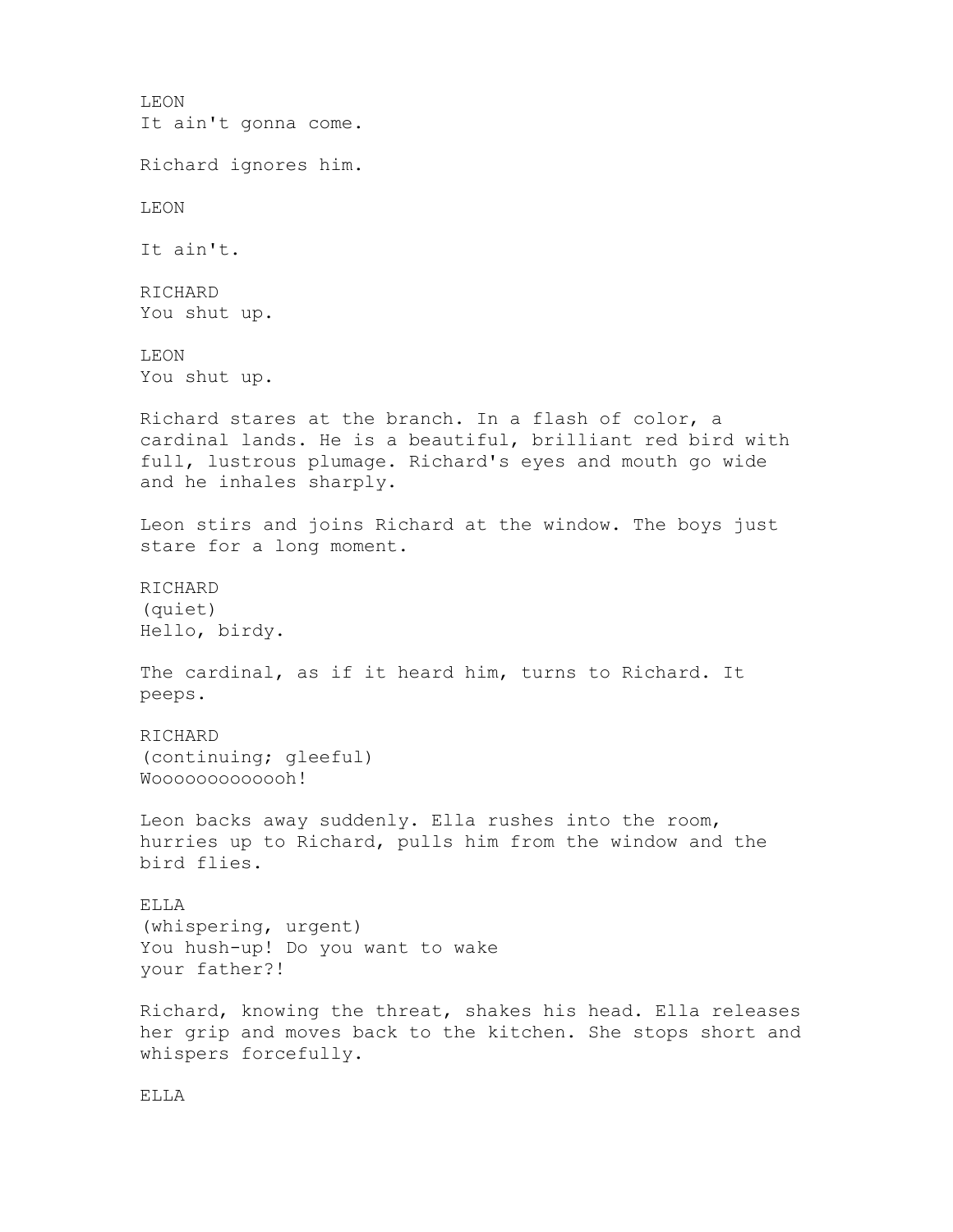And you keep your dirty-self away from your granny's curtains. I ain't gonna tell you again. Ella returns to the kitchen. Hereafter, when the boys speak they whisper. LEON Hah. You got in trouble. Richard looks at his younger brother, but says nothing. LEON You got in trouble, ya, ya. Now Richard begins to advance slowly towards his brother. Leon's brow rises and he backs off. LEON (continuing; exclaiming whisper) Don't you start nothin'! You'll get a whippin'! Richard follows as Leon picks up speed and begins to move here and there in the small room. He is backed into a corner. Behind him leans a tattered broom, sparse in straw. Leon snatches up the broom and holds it like a bat. LEON I'll hit ya'! Richard readies himself, feints a leap, Leon takes a halfhearted swing, Richard snatches the broom. Leon makes a break but Richard cuts him off at the fireplace. Richard holds the broom as if deciding what punishment to meat out. Then he thrusts it into the fire and the few remaining straws ignite. Richard looks to an aghast Leon. RICHARD Yeeeeeaaaah. Richard thrust the weak torch out as if to pin Leon, but stops short. Wide-eyed, the smaller boy gasps and makes a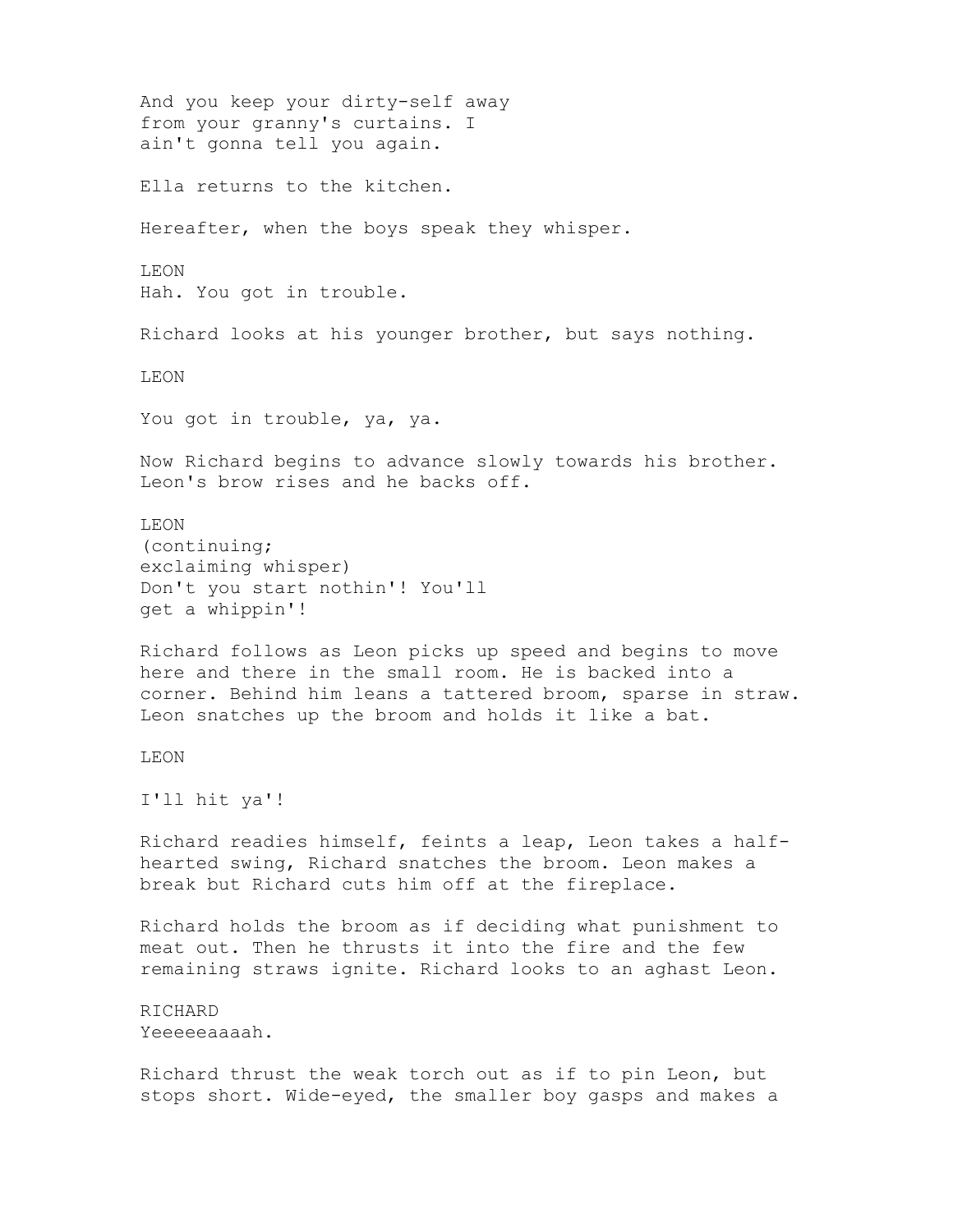break. Richard cuts him off and gives another feint. Leon breaks again and again Richard heads him off. Leon is backed up to the curtains. The thin fabric floats in the breeze, as if reaching out. The torch is now just a weak glow near the bundled base of straw. Richard feints to the left, Leon jumps right. Leon dashes left, Richard swings the broom fast to follow. The movement of air ignites the bundled straw, it flares, the curtains reach and... Fwooooom! The silky shear fabric inflames. Richard drops the broom and both boys back away facing a billowing sheet of fire. The brothers are open mouthed, wideeyed, in shock, but also fascinated. The flames are beautiful; moving with the flowing, consumed fabric. The fire reaches up and eats into the dry, bare wood of the ceiling. And still the boys stand. Their eyes rise with the fire. They watch the flames spread like liquid across the ceiling above. LEON (quiet, calm) Ooh, Richard. You gonna git a spankin'. Suddenly, they break, frantic, and run in opposite directions. Ella is in the kitchen at the basin when Richard tears in. She snaps her head up. He stops, turns and runs back into the living room as Leon runs past into the kitchen. LEON Mama-Mama-Mama-Mama... Ella stares at the boy. Then her gaze turns up as a finger of smoke reaches into the kitchen. Her mouth drops.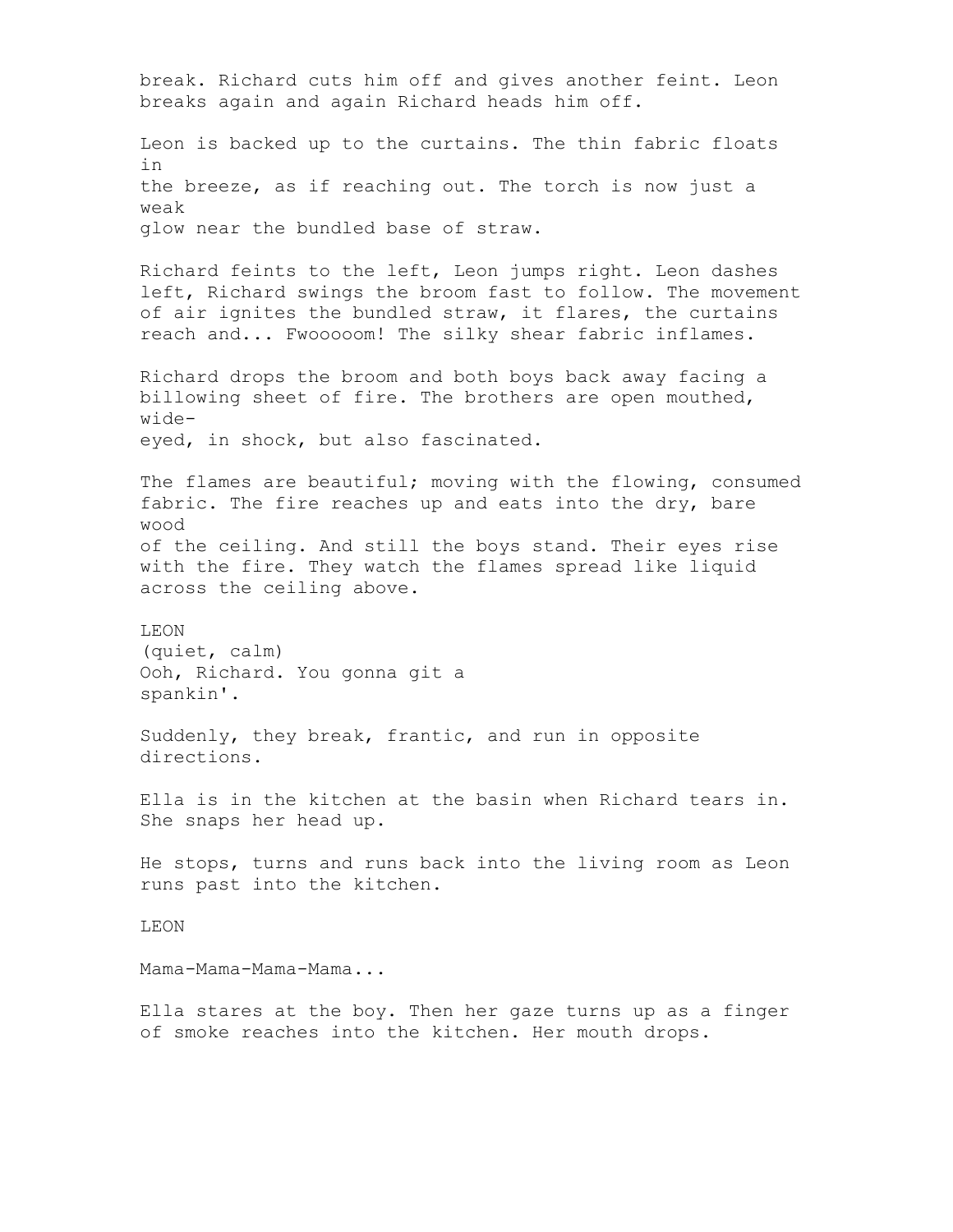EXT. SHANTY Smoke is billowing from the roof-line. Richard blasts from the front door. He starts for the road, stops, turns, starts for the house, stops, turns, starts for road, stops, turns, runs back to the house and dives underneath. In perhaps a foot of crawl space, Richard propels himself back through dirt and debris. A cat hisses and scuttles away. Richard is frantic. Overhead, his mother screams. ELLA (O.S.) Fiiiire!! Nate! Fiiiire!! Richard gives a whimper and pushes farther back, nearly to the back of the house. Footsteps are booming through the planks above. From out front, shouts are heard down the road. Directly above, footsteps hammer, a creaky screen door slams open and the legs and feet of Nate, Ella and Leon appear in the back yard. Others are joining them. The 25 other residents of the shanty town hurry onto the scene. In the yard, Ella is beginning to turn, spinning, looking frantically for her son. ELLA Richard... Richard! Richard!! She runs to the edge of the house and looks underneath. From under the house, Richard sees her face peering inward. He buries his head and grips a post. Not seeing him, she rises and backs into the yard. ELLA Richard! The house is on fire... Oh, please, find my child!! Under the house, Richard whimpers. Nate's face suddenly appears. He continues to stare and his eyes adjust. NATE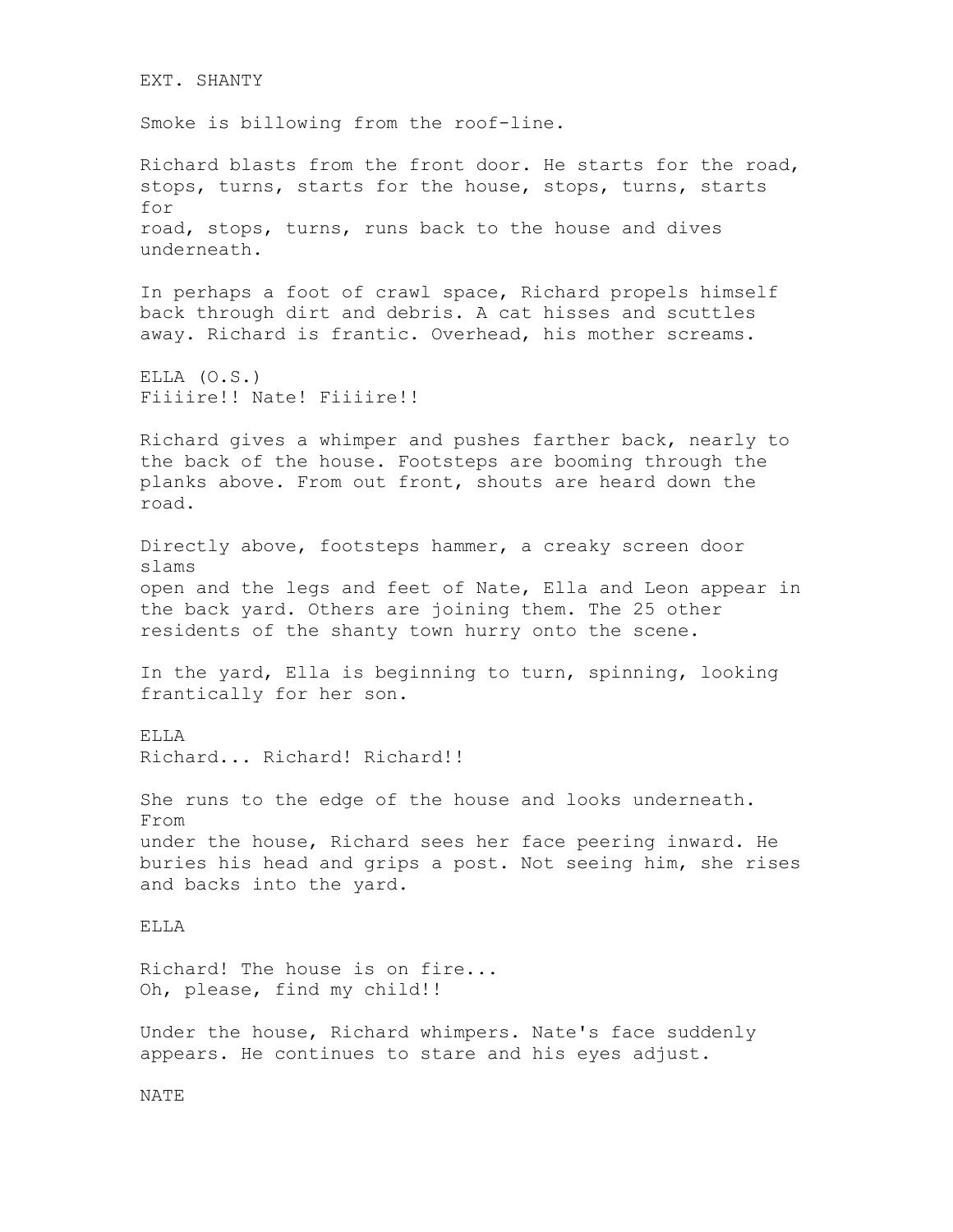There he is! RICHARD Naw! NATE Come here, boy! RICHARD Naw! NATE The house is on fire! RICHARD Leave me 'lone! NATE Git out of there! You gonna burn up! RICHARD No! Can't you hear? I told you, leave me 'lone! NATE Goddamn your little ass! Git out here! RICHARD No! Cursing, Nate jams his big body under the house and grabs Richard by the leg. Nate pulls, but Richard hugs tight to the post, desperately fighting back. Nate pulls harder. RICHARD Leave me 'lone!! Finally, Nate heaves and Richard's grip is broken. The boy is dragged backward as he grabs at the loose earth and screams. NATE Come outta there, you little fool! RICHARD Turn me loose!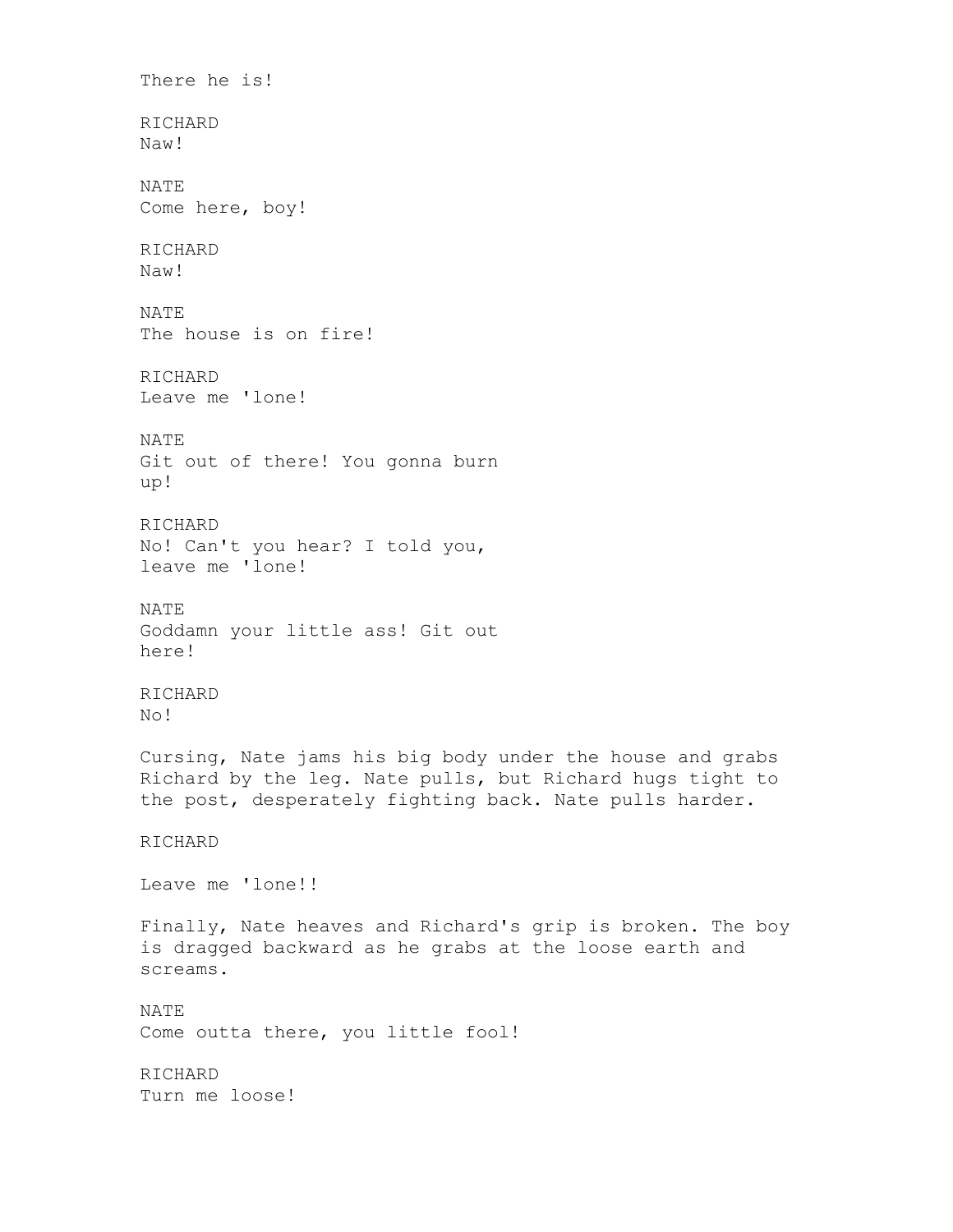Nate yanks Richard from under the house and throws him. The boy sails through the air for about seven feet and lands hard. He stays still, flat on the ground, whimpering. The other black sharecroppers are watching the fire, entranced. Ella grabs Richard hard by the ear and forces him to his feet. He is beyond crying out. The mother hauls her son to a wooden barrel which lays on its side underneath a thin weeping willow. She strips off his shirt and forces him across the barrel. She reaches up to the tree and begins to tear at a bare,  $low$ hanging branch. The branch is tough and she must pull hard with both hands. Finally, it peels off; four-feet of hard, whip-like wood. Two women stand just behind, ignoring the fire, watching Ella. Ella looks up at the women. ELLA (strangely calm) Boy liked to scared us to death. The branch rises high in the smoky, dawn sky and viciously flashes down... whiiip-slap! Richard screams. The branch rises again... whiiip-slap! Richard screams... whiiip-slap! Richard screams... whiiip-slap! The house caves-in on itself with a flurry of sparks. Already, the old rotted wood a fast-burning fuel, it smolders. The sun is full and fiery. The sharecroppers stand now as if warming themselves. The branch rises again... whiiip-slap! Richard no longer screams.

EXT. SHARECROPPER SHANTY TOWN - DUSK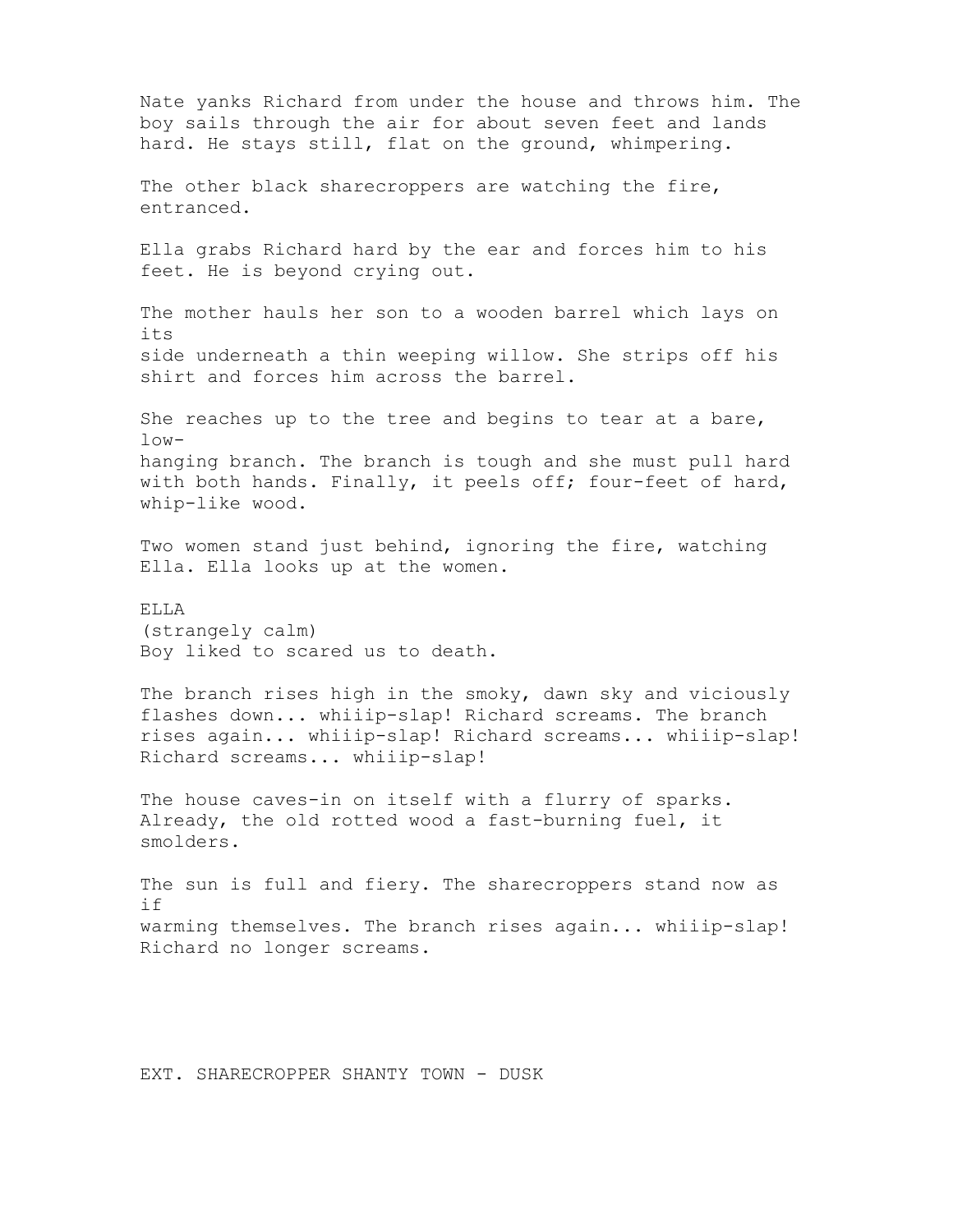What was once the Wright home is a black spot on the earth. A wagon, pulled by an old mule and its wheels barely attached, is heading off down the rutted road toward a barren landscape. Nate is at the reins. Ella and Leon walk alongside. In the back, Richard is wrapped in an old blanket. He seems feverish, maybe delirious. A few loitering children watch as the wagon creaks past. NARRATOR (an adult Richard) I was lashed so hard and long that I lost consciousness. I was beaten out of my senses. (pause) For a long time after that day, I was chastened whenever I remembered that my mother had come close to killing me. Beyond the shanty town, the family moves slowly forward. EXT. MEMPHIS CITY STREETS - EARLY MORNING In the hot humid haze the black section of this urban Southern city appears almost medieval. Buildings constructed in the 1800's decay, but there is life on the street. A milk wagon grinds down the pot-holed, earthen avenue passing only black faces. Some residents linger on stoops and corners, others make their way to work. Mainly, the women who trudge along are dressed as maids or cooks; the men are in overalls and work boots. The wagon rattles to a stop in front of a row of tenement houses. The driver drops to the street with a basket of milk, passes one house by and crosses an alley to deliver next door.

Down this garbage-filled, dead-end alley alongside the neglected house, there is a single window, filthy, barely transparent. But very close, on the other side of the dirty glass, a spindly, alien shape moves. A roach, seemingly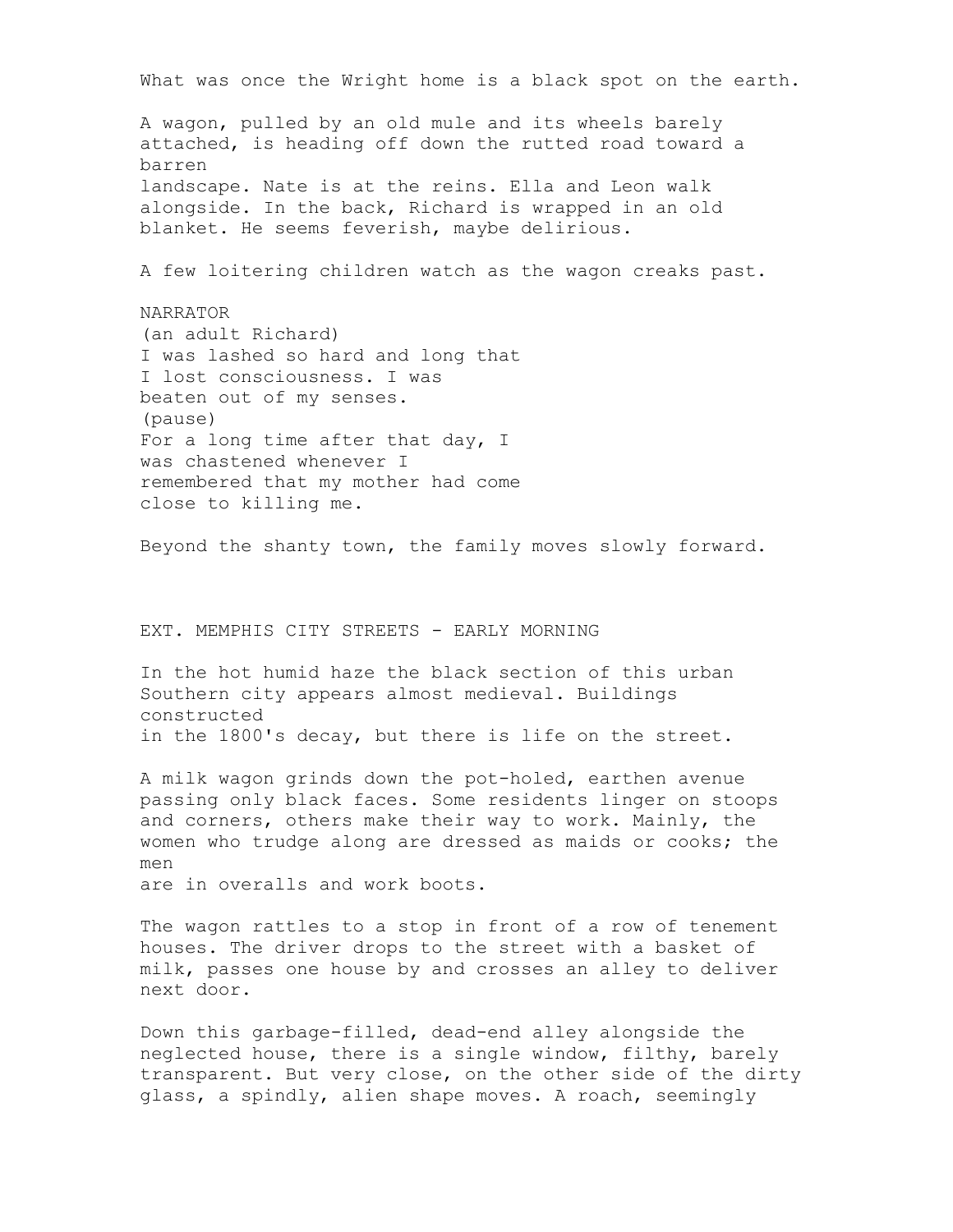magnified, makes its way along the glass. INT. WRIGHTS' TENEMENT - BOYS' BEDROOM - SAME TIME Seen through the clearing fog of waking eyes, on a dirty window looking over an alley, a cockroach feels about. It's huge; a good two inches, moving slow, long feelers extended out, twitching. It is Richard who watches the roach. It is just above where his head rests on a ragged pillow. He clears his eyes and watches as the roach flutters it's membrane wings. At either side of the small, dingy room, the boys, not much older, are on old, very small mattresses. LEON Kill it! RICHARD You shut up. LEON Kill that thing. It's dirty. RICHARD You dirty. LEON Ain't. You dirty. The roach moves toward the crack between window and sill. RICHARD Shut up. Richard reaches up and shuts the window before the roach can exit. It stops, then crawls along the sill. LEON You crazy, Richard. Richard reaches to the floor next him, grabs an empty mason jar, moves to a kneeling position and slams the jar over the insect. The roach comes to life, popping about in the jar,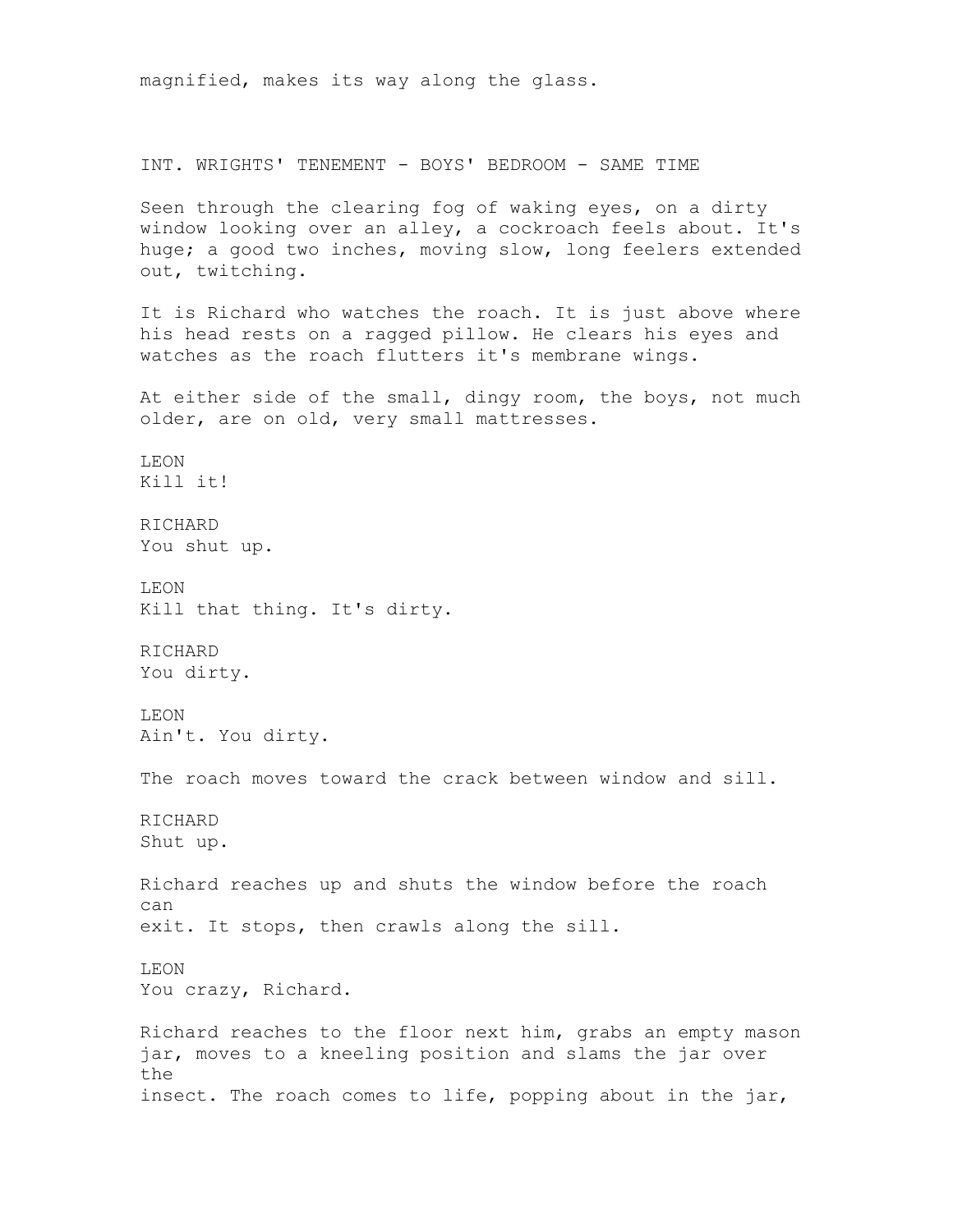fluttering its wings. Leon gets up and moves closer to examine the trapped bug. LEON That's a big one. Richard watches the bug for a moment, then, suddenly, he jerks the jar up and moves to clap his hand over the opening. But the roach is too fast. It goes airborne, flying. Leon scrambles back. ROACH'S POV: -- Flying, closing fast on Leon. Leon's eyes go wide, his mouth opens to scream... Plop. The fat bug lands square on Leon's forehead. LEON Ahhhhhhhhh!! Leon leaps into the air, swiping furiously at his face, yanks open the door and runs screaming from the room. INT. LIVING ROOM Leon tears into the small and dingy space screaming, spinning about, swiping at his face. LEON Mama-Mama-Mama-Mama-Mama!! Ella runs from the kitchen and moves to the boy. ELLA Boy! What is it? LEON A roach, a roach... Richard threw a roach on me!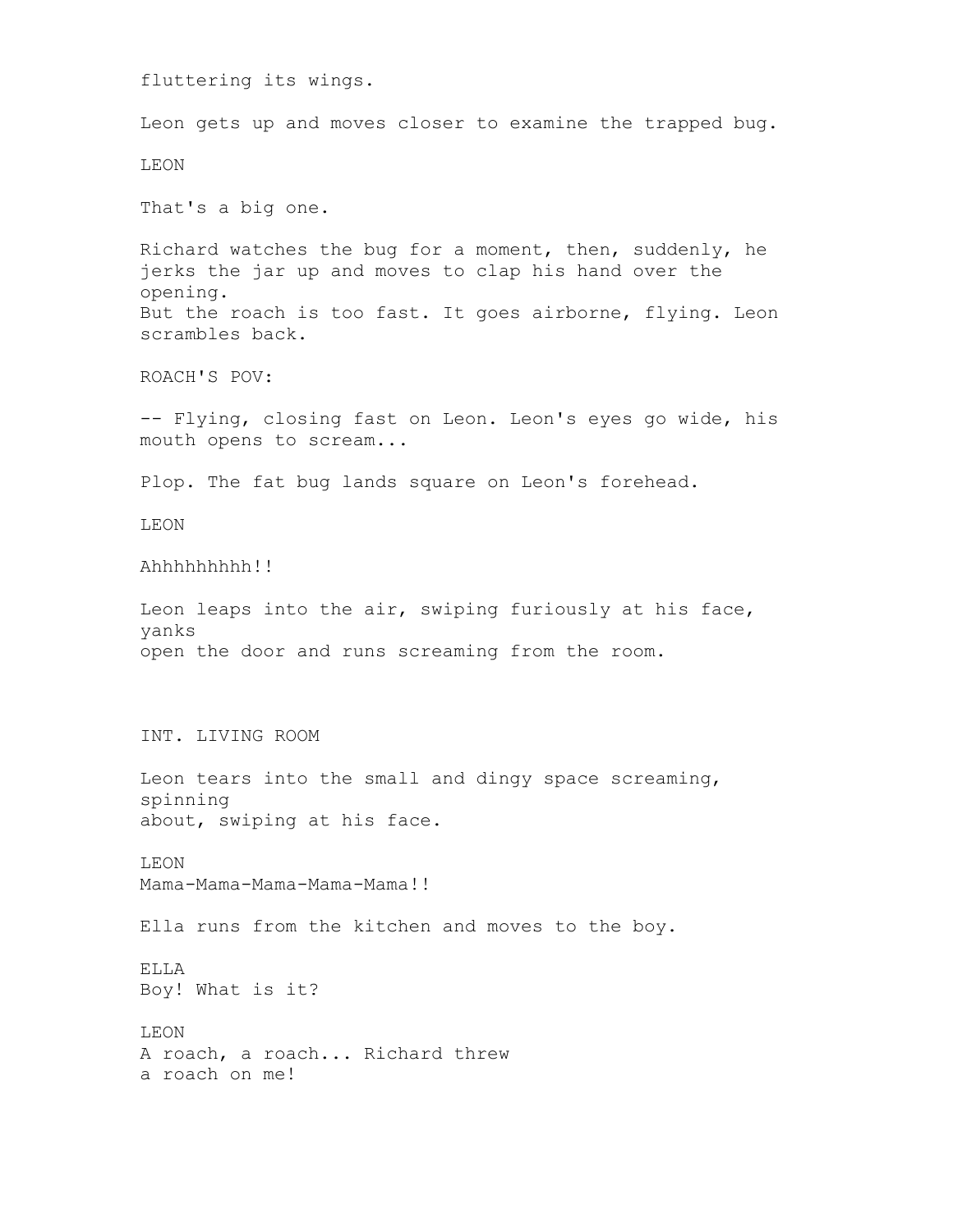NATE (O.S.) Gooooddammmmmn! What's that fuuuuuckin' noise out there?! Leon shudders and immediately goes quiet. The door to the parents room slams open. Nate stands there in old pajama bottoms, his gut hanging out. NATE I'm sleepin' damn ya'! What're you makin' that noise for, you little sonofabitch?! Leon looks to his father. The boy is terrified, speechless. His mother says nothing. NATE Boy, I ain't gonna ask you again! LEON Uh-uh-I-Richard-Richard-I... Nate turns to the boys' room. NATE Richard! Get your ass out here! Richard appears from around the bedroom doorway. He stays quiet, but moves determinedly into the room. NATE Get over here! Ella and Leon stand together, knowing what's coming. Richard moves closer to his father. NATE You know I'm sleepin'! RICHARD Yeah. NATE Don't you yeah me, boy!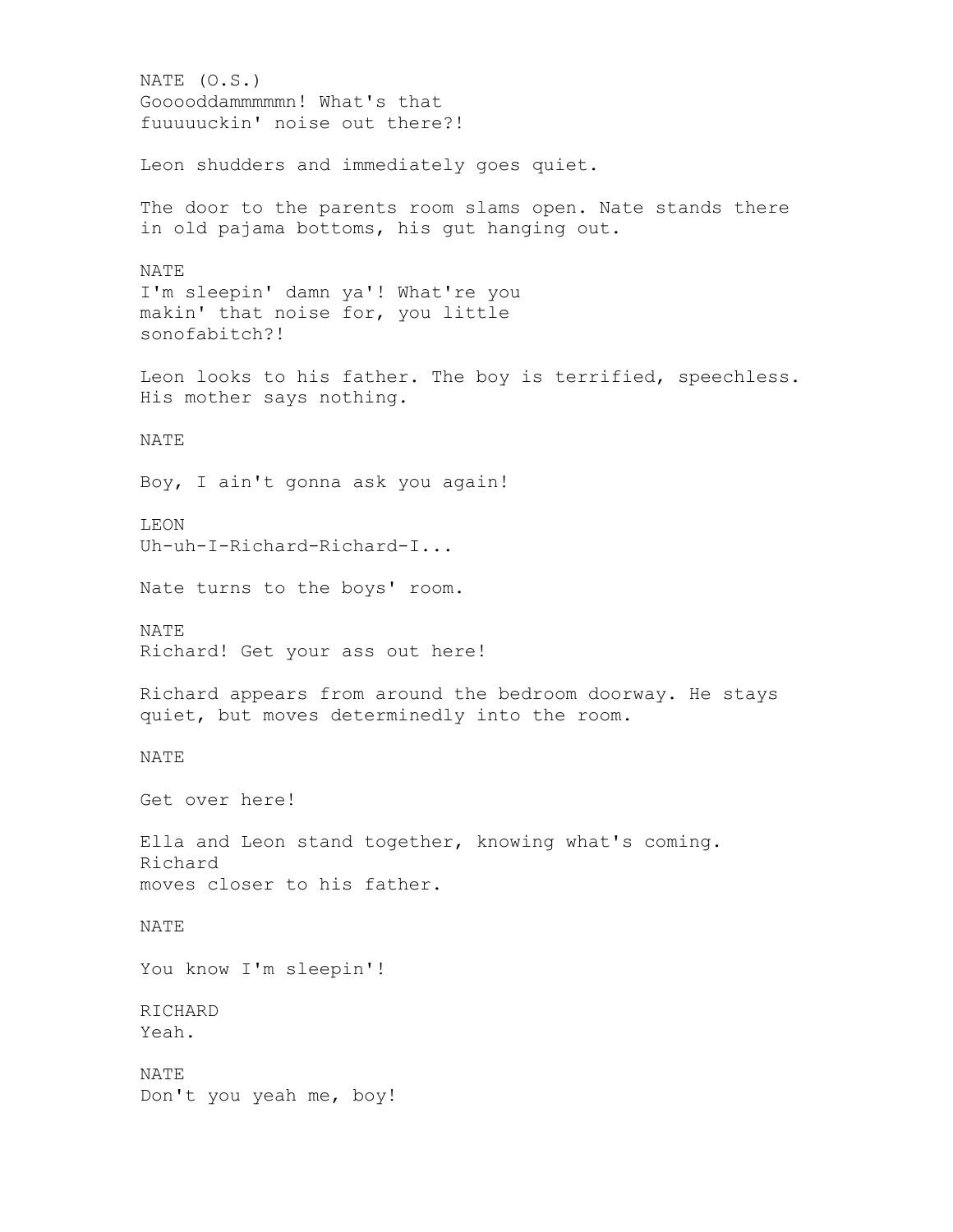RICHARD Yes, sir.

NATE Turn 'round!

Richard turns around. His face shows he's steeling for the blow. Nate kicks out hard, strikes Richard in the rear. A squelching gasp escapes the boy as he is catapulted off the ground. He falls hard into the wall and crumples.

NATE

Next time you be makin' a fuss 'round here, you jest think 'bout that sore ass you gonna have!

Nate starts back for his bedroom, stops and turns to his wife.

NATE

Get me my breakfast.

He enters the room and slams the door.

Richard rises from the floor. Behind him, Leon and his mother watch. Stoic, Richard walks into his room.

INT. WRIGHT HOME - KITCHEN - LATER

Leon and Nate are at the table. Nate is dressed in the uniform of a hotel janitor. Ella is cooking. Four eggs popaway sunny-side-up in a cast-iron pan full of bacon grease.

Sweating, Ella turns from the old stove, walks to Nate and ladles the greasy eggs out to join his huge plate of bacon and grits. She goes to the stove then returns to spoon some grits to Leon's plate.

Nate breaks the eggs into his grits, crumbles the bacon and begins to chop at the yellow-brown mass with a fork. He begins to heap great gobs of the slurry into his mouth.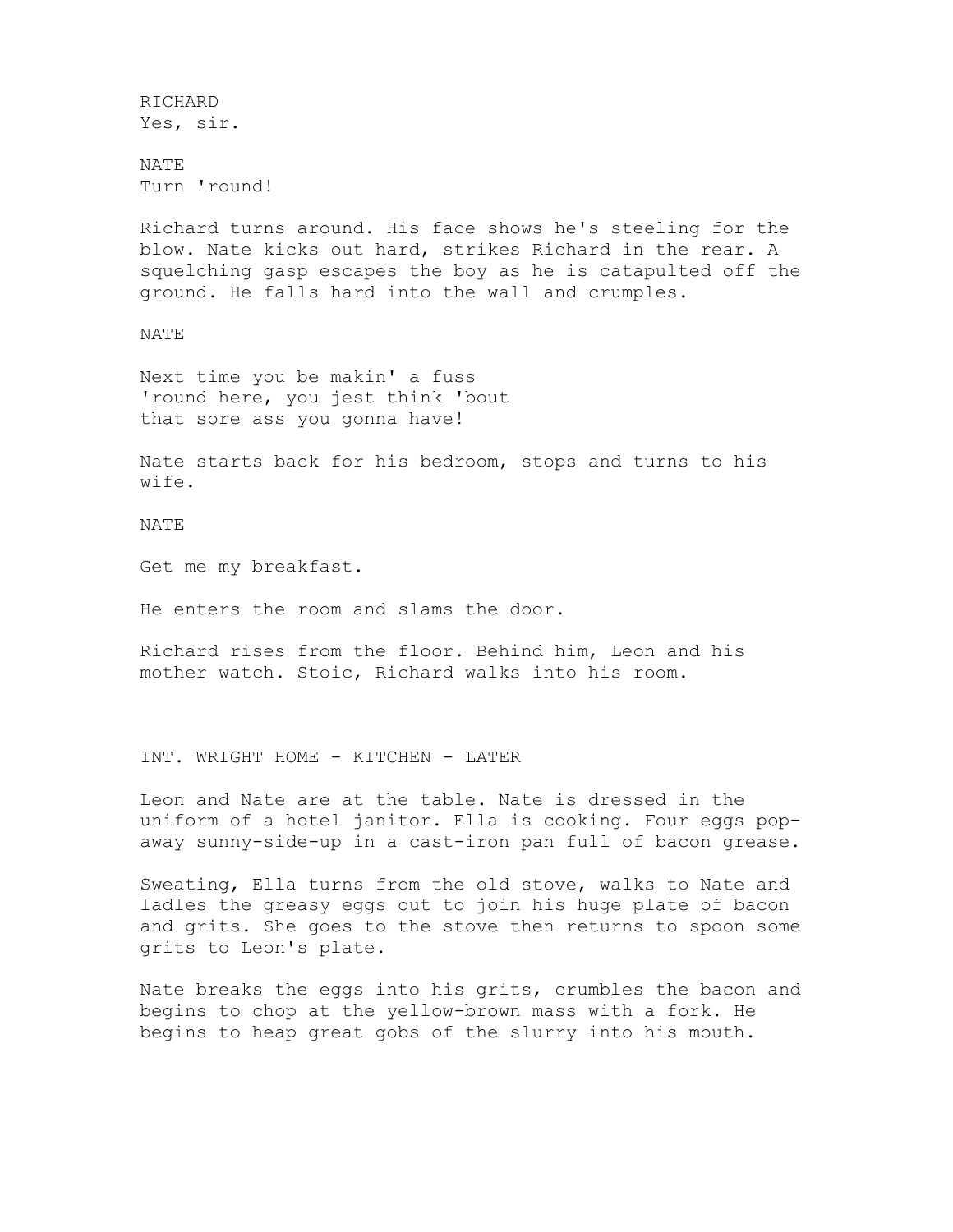EXT. BACK ALLEY OF WRIGHTS' TENEMENT - SAME TIME Dressed in ragged clothes and cinching his belt, Richard is nearly to the back door of the home. He wipes his hands on his shorts. INT. WRIGHT HOME - KITCHEN Richard does not quite enter the room. He leans against the door frame and watches his father, hunched over, piling food into his mouth. Stuffing the last of a biscuit into his face, Nate glances up at the boy, then goes back to his food. RICHARD Can I have some milk? ELLA Sit down, boy. Richard moves to the table and sits across from his father. Nate reaches for another biscuit. RICHARD Can I get some milk? ELLA We ain't got no milk. The man stopped deliverin'. RICHARD Why? Ella doesn't respond as she ladles some grits into a bowl. RICHARD Why the milk man don't come? Through a mouthful of food, Nate speaks. NATE Never you mind, boy. Ella puts the bowl of grits in front of Richard. Richard looks up, as if expecting more.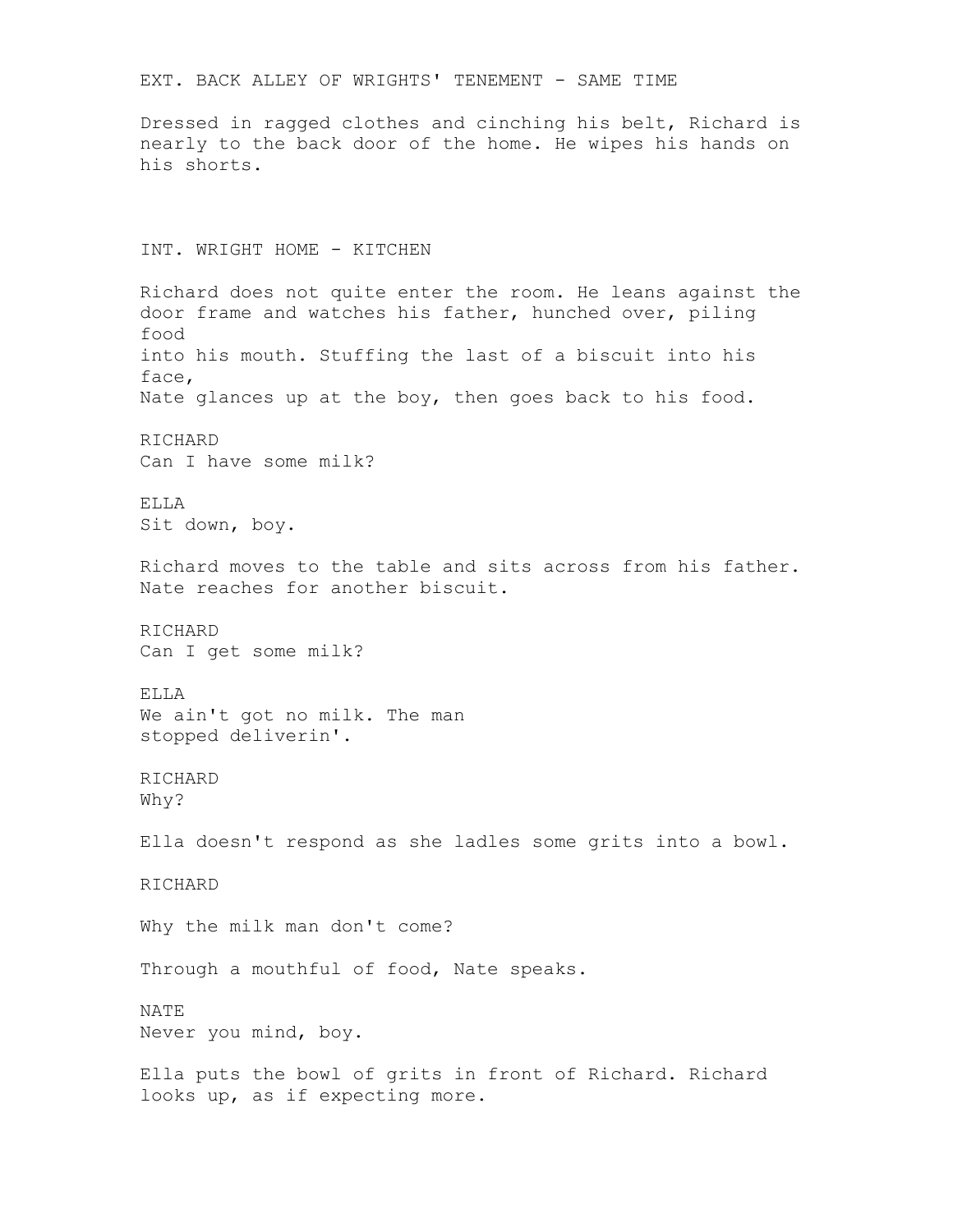RICHARD Can I have some eggs and bacon? Ella is at the sink, her head turned away. She turns and gives Richard a stern look before answering. ELLA (quiet) Ain't no more. Nate is shoveling hard at the last few bites of his food. NATE Boy, you want to eat in this house, you make sure to get your shufflin' black ass to the table at meal time. Ain't nobody gonna come lookin' for you to eat. Richard looks hard at his father for a moment. RICHARD But I'm hungry. Nate laughs. NATE Boy, look at the size of you! Now look at the size of me. You get to be my size and a workin' man, you need food. Nate reaches for the last biscuit, tears it in half and throws a part to the table in front of Richard. NATE You don't need but a little. You just a skinny thing, don't need much of nothin'. RICHARD But I'm hungry. Nate glares. RICHARD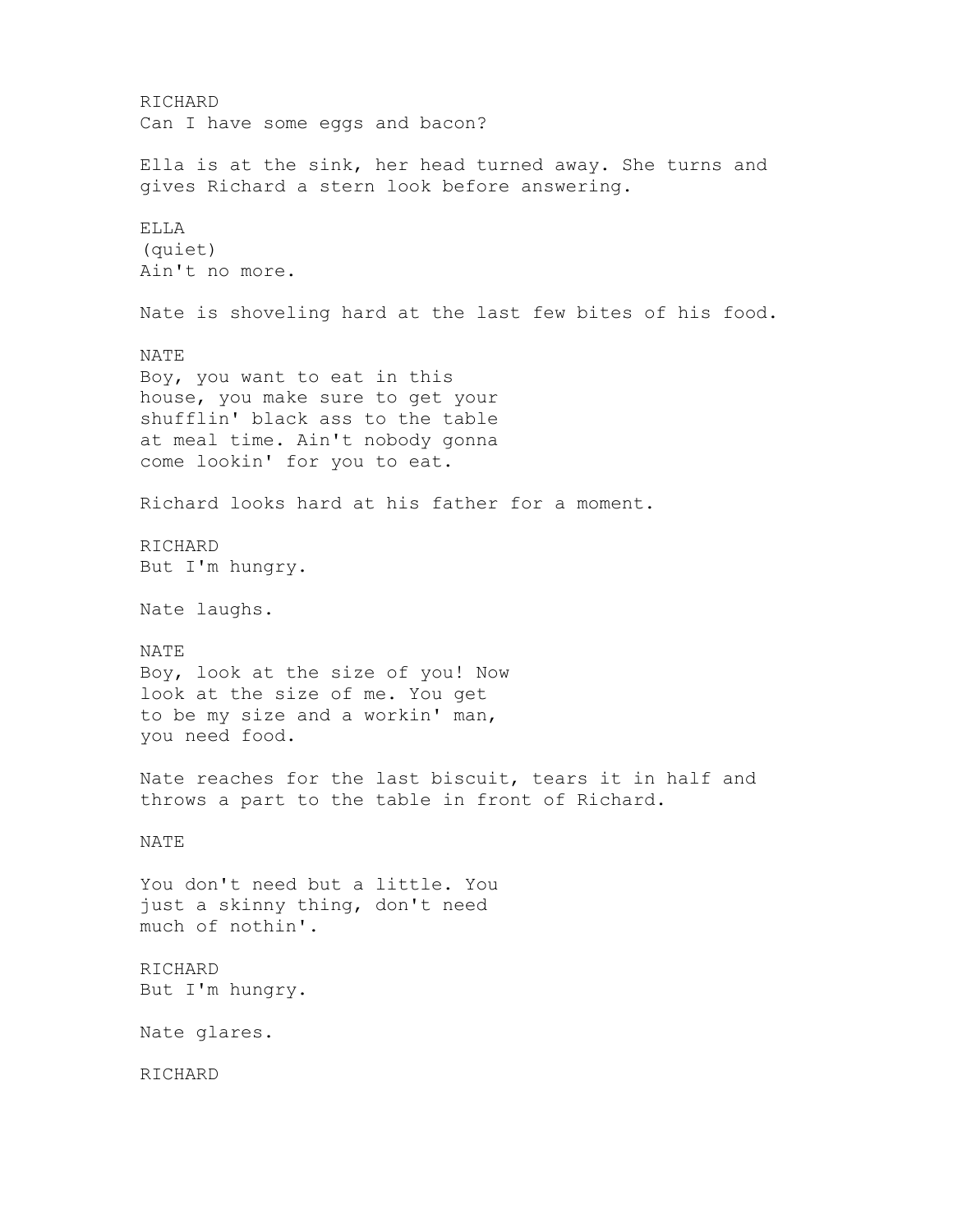I'm always hungry. Nate's stern look drops and he laughs; a guffaw. NATE Well you just best get out and get yourself a job then, boy. Ain't no free rides in this world. Richard looks grimly back at his father. The man gobbles a few last bites, pops the biscuit into his mouth, pushes back from the table and runs a hand across his bulging gut. He belches, gets up, takes his hat from the table and starts for the front room. ELLA Nate? NATE Yeah? ELLA You got bread money? Nate ignores Ella, walks from the room. Ella drops a dishrag, grabs a hand towel and follows, drying her hands. INT. LIVING ROOM Nate is almost to the door when Ella catches up to him. ELLA When you gonna' be home? NATE I dunno. What business it of yours? There's a long pause as Ella registers hurt, maybe anger. INT. KITCHEN

Richard and Leon overhear the voices of their parents.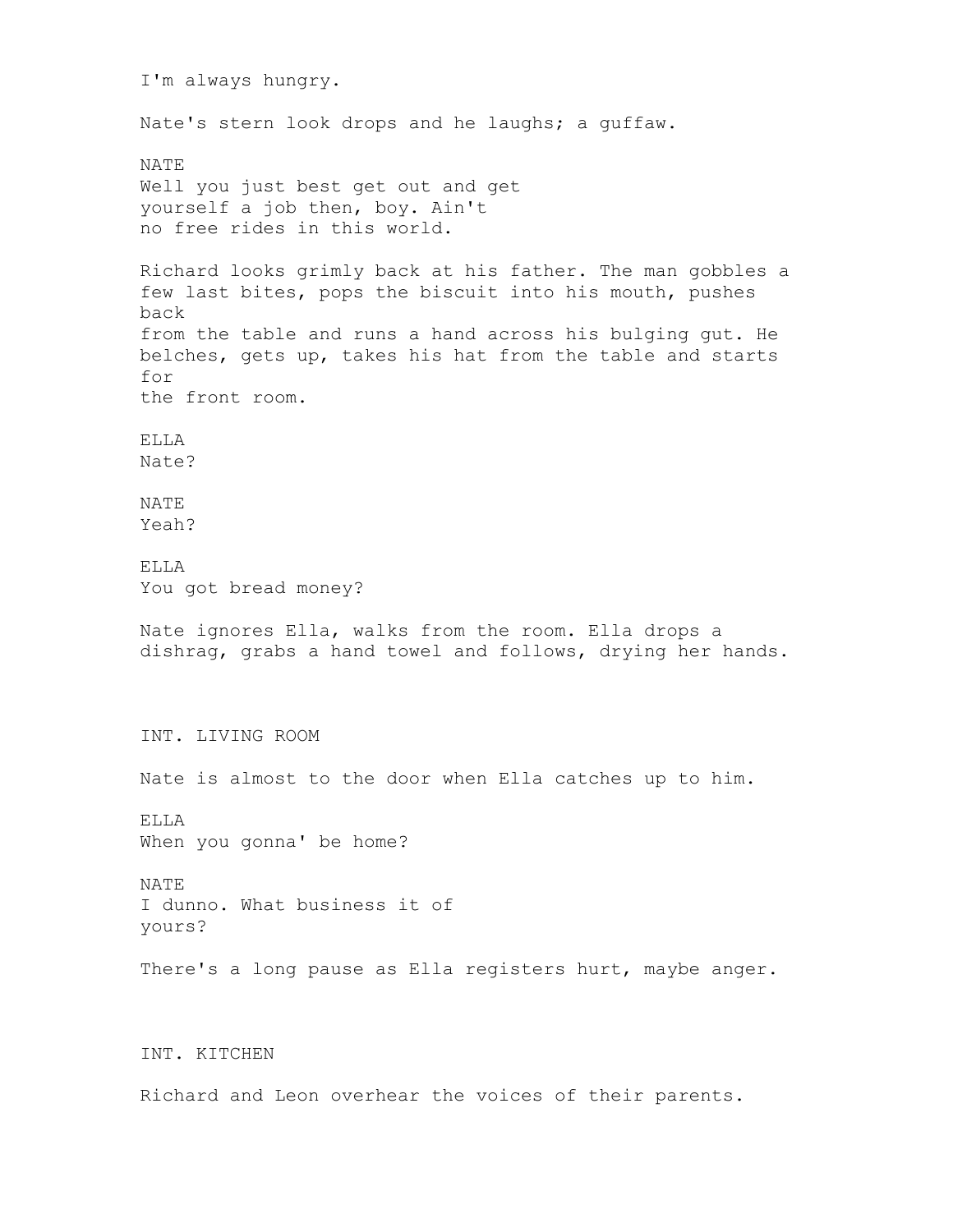Richard looks disturbed, but also resigned. ELLA (O.S.) You ain't been home before midnight for three days. And you all liquored-up. NATE (O.S.) Woman, I got me a hard job and I need me some time. ELLA What do you do after work? NATE You know better than to ax me questions. What gettin' into you, woman? ELLA Don't leave when I'm talkin' to you. NATE Who you think you talking to? You don't give me no orders, bitch. ELLA You... You... You nothin' but a whorein' 'round drunk! Richard's face registers pain even before the blow comes... a chair overturns, a body hits the floor. The front door slams. The boys sit, silent. From the other room, the brothers can hear their mother sobbing softly. NARRATOR We did not understand what had happened between our father and our mother. (pause) Whenever we asked why father had left, she would tell us that we were too young to know.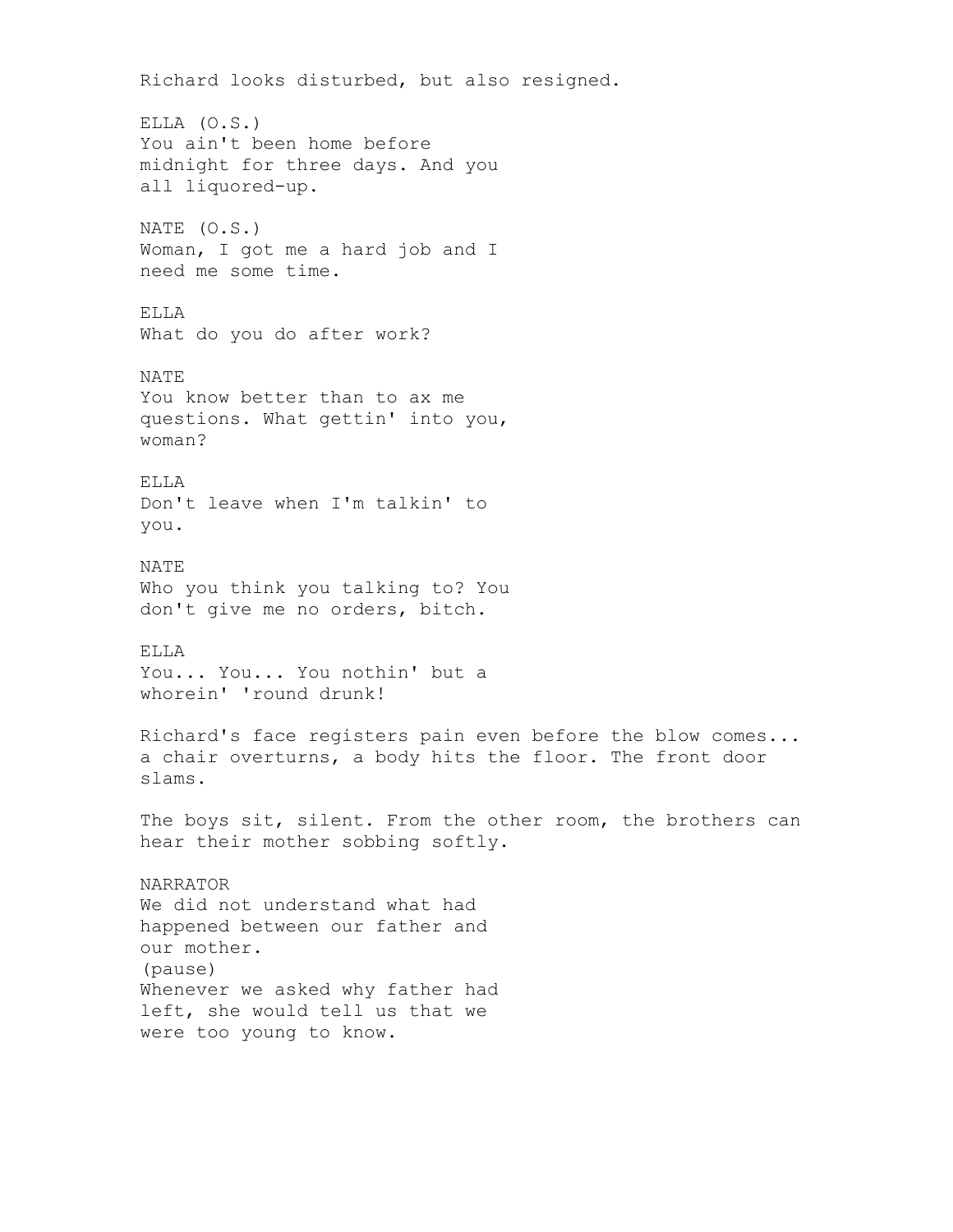EXT. MEMPHIS - BLACK SECTION - CITY STREET - DAY A group of ten boys, including Richard, are running down the sidewalk. They weave between pedestrians, leap to the street, dodge an old truck, startle a horse and leap back on the walks. They tear through fruit carts and white vendors. Richard is one of the smaller and younger of the boys by a couple of years. His face shows some exhilaration at the play, and the power of numbers. They slow and begin to loiter near a group of about six carts. The vendors may be Jewish. The gang, including Richard, sing-out in unison. BOYS Red, white and blue, your pa was a Jew! Your ma a dirty Dago, what the hell is you! The boys laugh. The vendors just stare. The larger of the boys dashes up to a cart, grabs an apple and runs. The rest of the gang howls and suddenly a line of screaming vendors is under assault. The boys scramble around a cart, grab apples and oranges and tear off to the next cart. Richard, still at the curb, has stopped in his tracks. He watches as the gang pillages, moving in and out like fast little animals dodging the reeling vendors. A few boys grab too much and fruit falls to the ground. The gang runs. Richard hesitates, unsure, then he follows. EXT. ALLEY - LATER The boys sit on crates and cans and lean against the wall eating their loot. Apples crunch between teeth, orange pulp oozes from greedy mouths. Richard, not eating, seems apart. He tosses small rocks a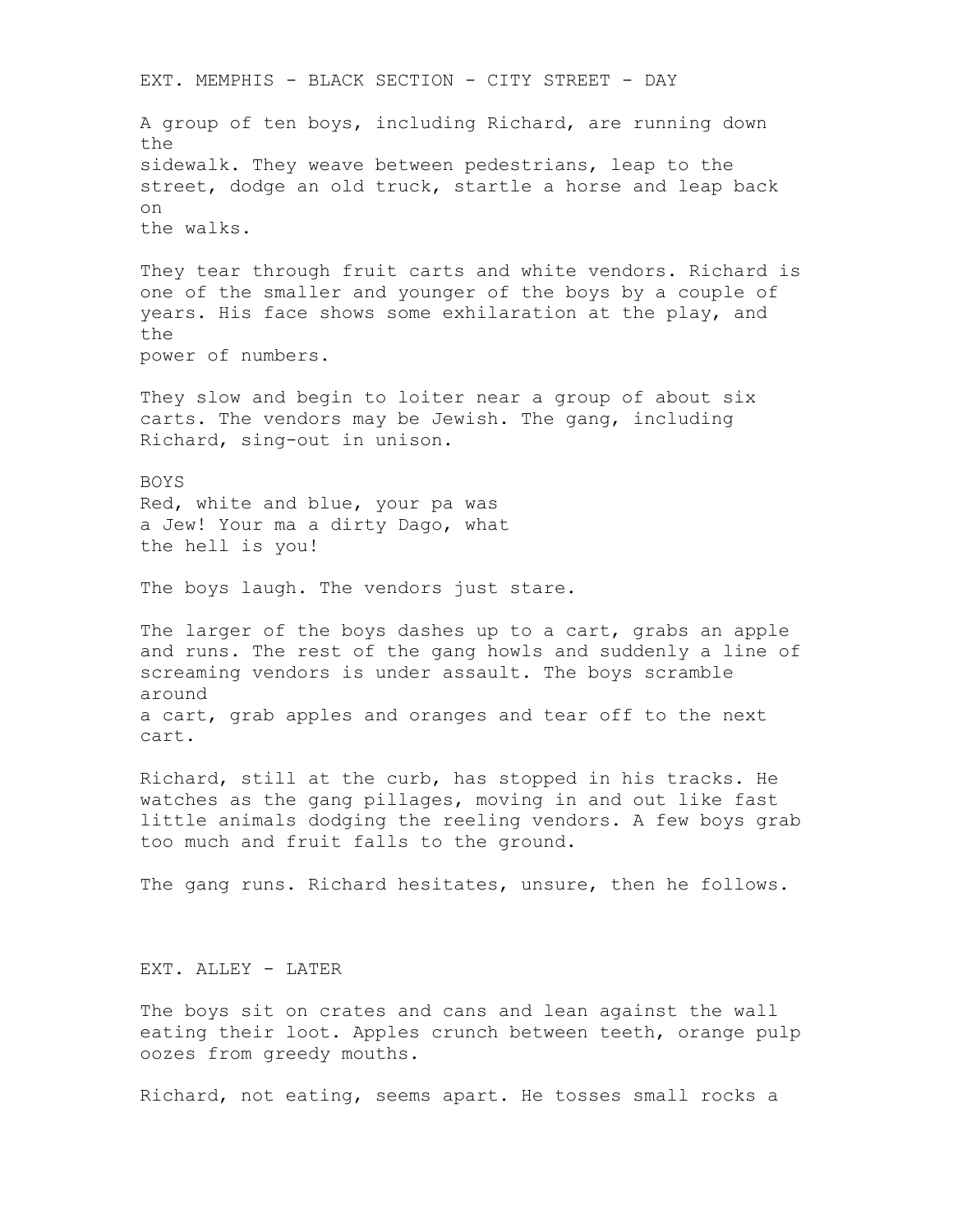few feet to nowhere and looks down. The larger boy, BOOTH, gives Richard a long look. BOOTH Hey! Richard looks up with a start, realizing the older boy is speaking to him. BOOTH How come you got nothin'? Richard pauses, not sure how to answer. RICHARD I dunno. BOOTH You don't know?! Shit boy, we all got somethin' to eat, why didn't you? Richard seems like he might respond, but changes his mind. RICHARD I dunno. Booth takes the last bite of his apple and stares at Richard. The larger boy throws the core down the alley. BOOTH You best talk, boy, you want to be part of my gang. Richard turns and stares up at Booth about ten feet away. RICHARD I just didn't want to, that's all. BOOTH You didn't want to?! What you problem, nigger, don't you eat?! That why you such a skinny thang? The gang laughs. GANG BOY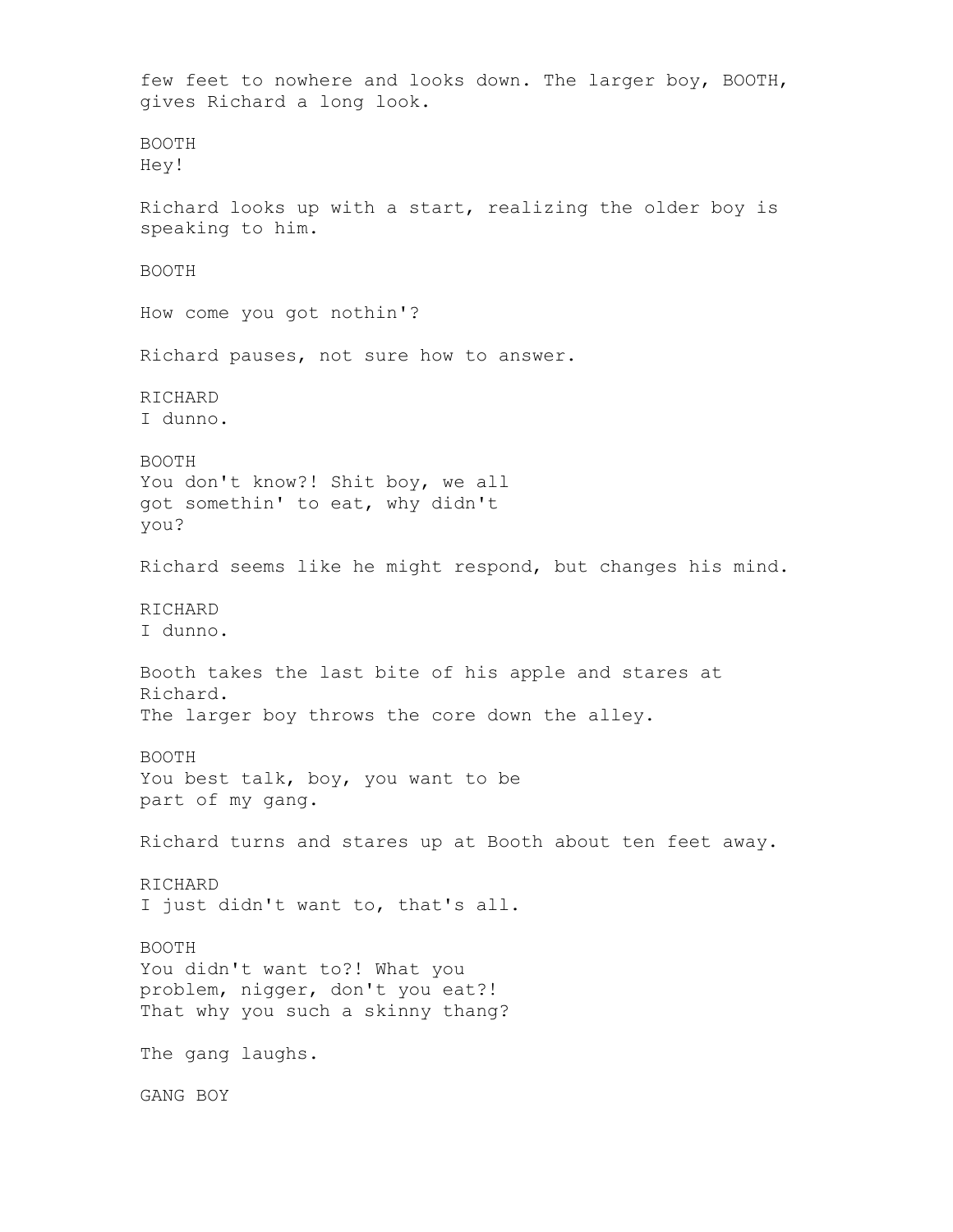Get on that boy, Booth! RICHARD I just didn't want to steal. Booth and the gang force a jeering laugh. BOOTH Oh, you Miss-ippi boys don't like to steal! Tha's right, you don't like to steal and you fuck your grannies, too! Richard springs to his feet, but Booth is already moving for him. The other boys have come to their feet and are crowding around. Taller and heavier, Booth leans into Richard. BOOTH You want to take up against me, boy, come on! Richard looks up into the boy's mean eyes and knows it is hopeless. Booth gives a hard push and Richard stumbles backward. Booth rolls shoulders like a fighter looseningup. BOOTH Come on girlie, I'll fix you up good! Richard looks from Booth to the expectant, excited faces of the gang. Slowly, he turns and walks to the alley exit. In unison, the boys half taunt and half groan their disappointment. BOOTH Yeaaaaa-yeaaaaa! Go on Miss-ippi! Go on home to your mama! EXT. MEMPHIS CITY STREETS - NIGHT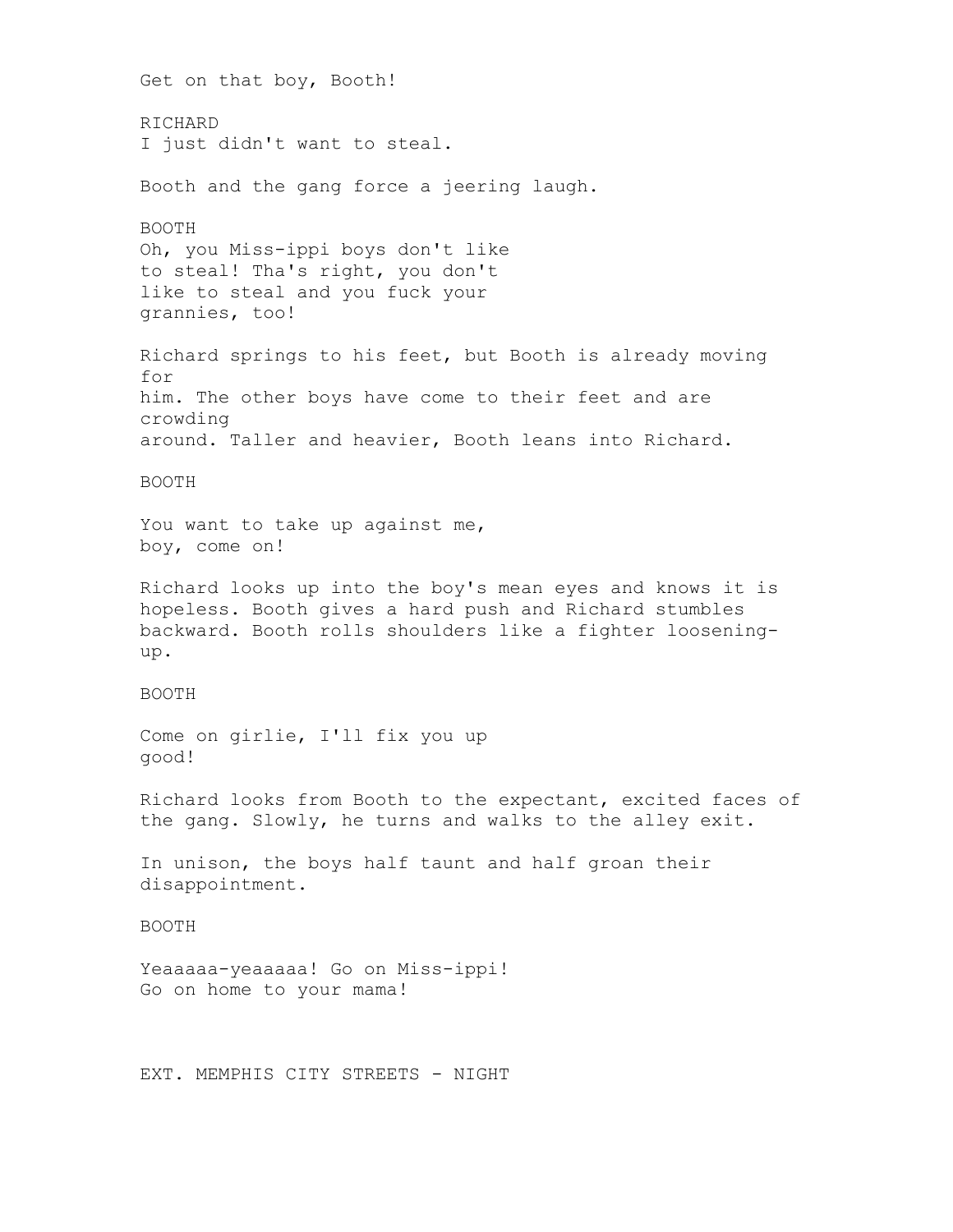It may be Saturday night. A good number of pedestrians and vehicles fill the streets and walks. Richard wanders the sidewalk. Black people, as well as working-class whites, exit and enter bars and diners. Richard, a young boy alone, is out of place. He pauses near the open doors of a particularly noisy saloon. He leans to the wall and peers around the frame to the inside. The dark, smoky interior is filled with shadowy figures. They bring glasses to mouths, talk and laugh loudly. Most are drunk. Richard is wary, but fascinated. Just inside the door, a few feet to the side of Richard's view, a large round black face turns and stares at the boy. BAR MAN (drunk) Heyyyyy, younnngin'! Richard gives a start, sees the man and freezes. BAR MAN Come on innnn! I got somethin' for ya'! Richard bolts. He is a block away before he turns and slows to a walk. He nears the bright facade of an ice cream parlour. He looks into the ornate windows. Inside, a red-haired boy, about ten, sits in a booth across from his parents. The frecklefaced boy is devouring an enormous ice cream sunday. He shovels great spoonfuls into his mouth. As if attempting to eat vicariously, Richard leans against the building and watches the boy consume. Richard seems close to drooling. He holds his stomach. After a long moment he turns and continues, aimlessly, down the street.

INT. WRIGHT TENEMENT - BOYS' ROOM - MORNING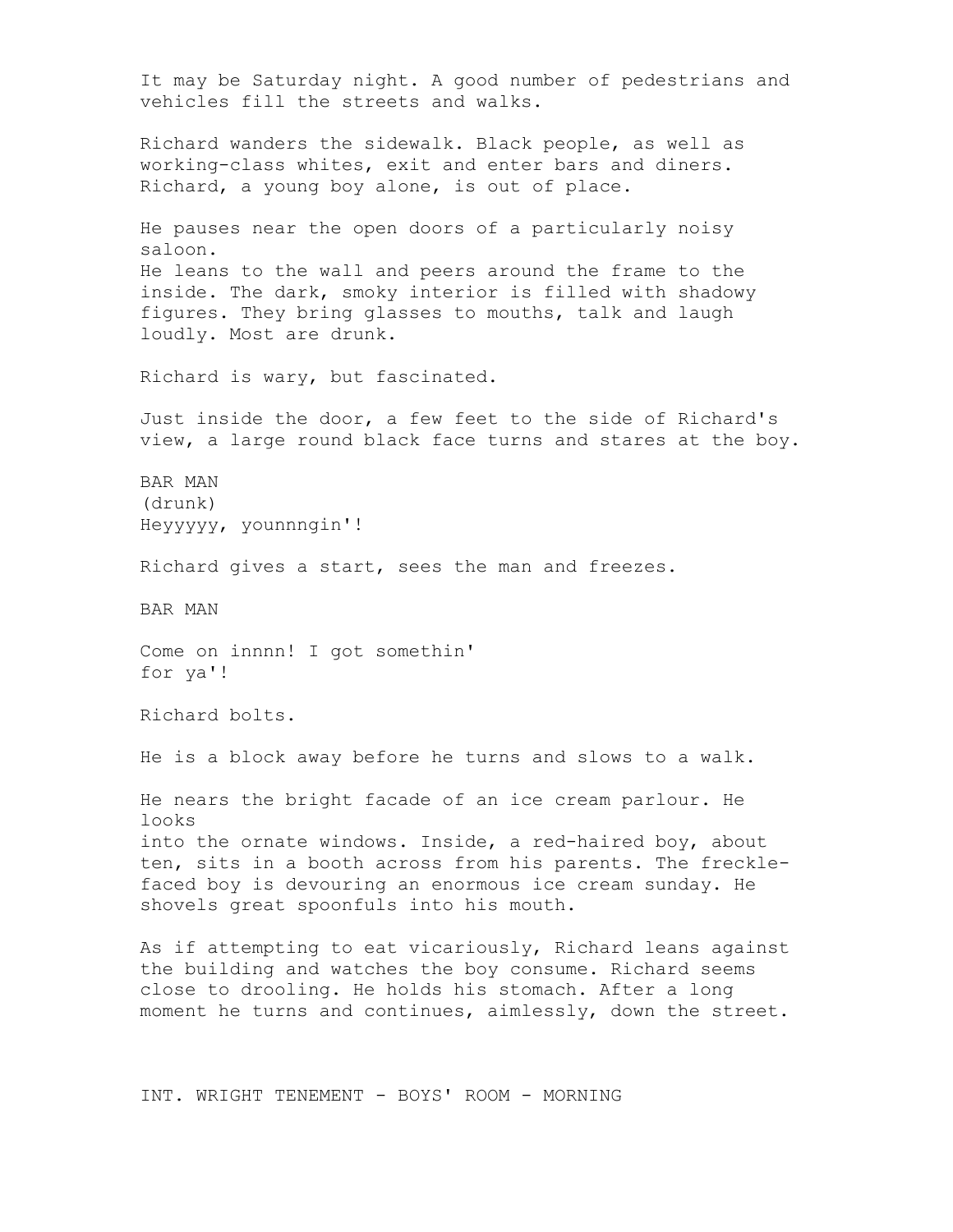```
Richard is tying up decayed boots. He doesn't look well;
weak, a yellow cast beneath his dark skin. He finishes
lacing his boots, slowly gets to his feet. He pauses. His
stomach grumbles loudly. He heads into the living area.
INT. WRIGHTS' LIVING ROOM
Richard walks to where his mother is ironing. Leon is
tinkering at her feet.
RICHARD
Mama, I'm hungry.
ELLA
(chuckling)
Then you best jump up and grab a
kungry.
RICHARD
(pause; puzzled)
What's a kungry?
ELLA
It's what little boys eat when
they get hungry.
RICHARD
What's it taste like?
ELLA
I don't know.
RICHARD
Then why you tell me to catch one?
ELLA
(smiling)
Because you said that you were
hungry.
Richard is dismayed, becoming angry.
RICHARD
Mama, I'm hungry! I wanna eat!
```
ELLA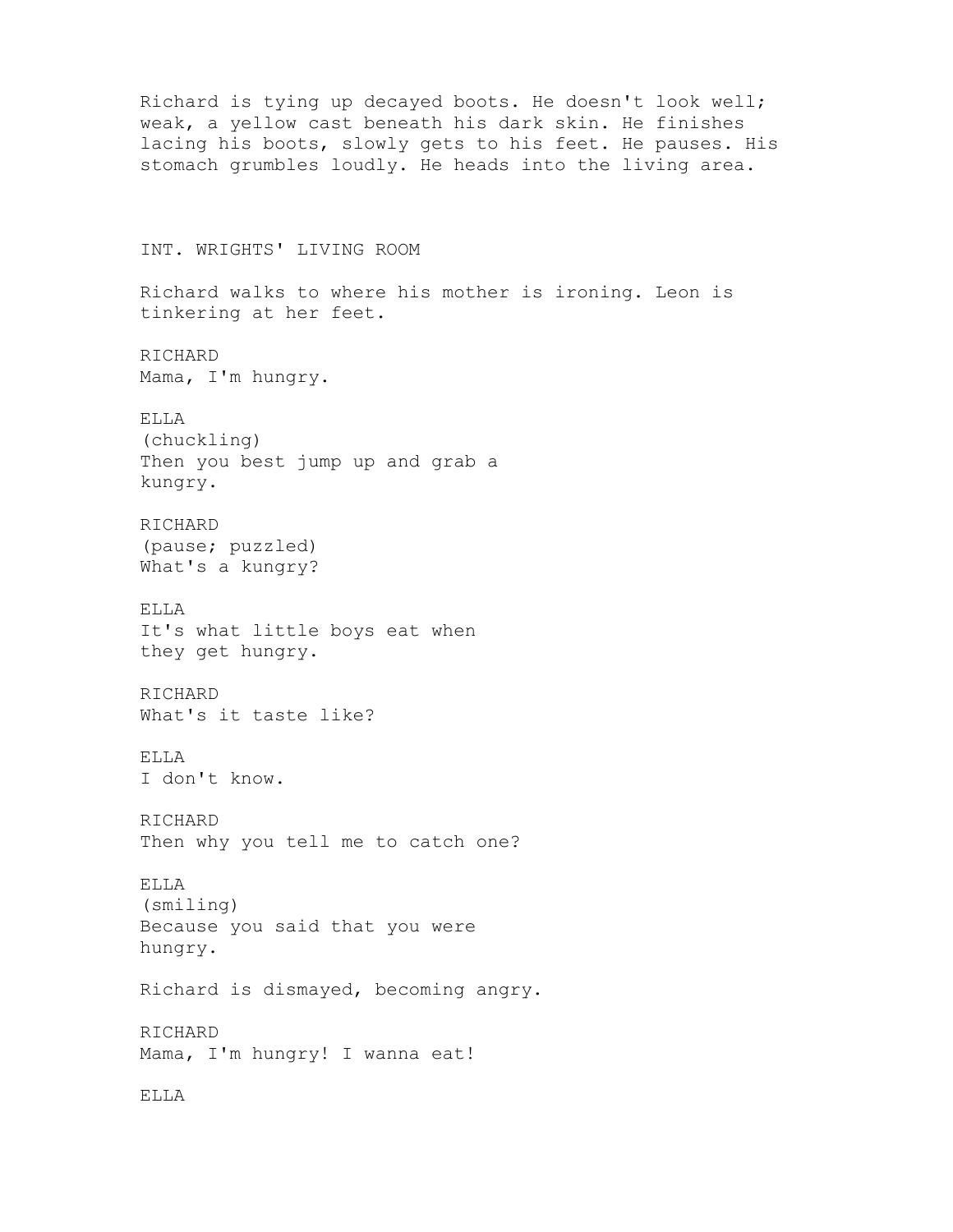There's nothing to eat. RICHARD Why? ELLA Just because there's none. Richards eyes are beginning to well-up. RICHARD But I wanna' eat! ELLA You'll just have to wait. RICHARD For what? ELLA For God to send some food. RICHARD (pause) But I'm hungry! Ella stops her ironing. She turns to Richard. She wipes tears from her eyes, sighs. ELLA Where's your father? RICHARD I dunno. ELLA Who always brought food into this house? RICHARD (pause) Papa. ELLA Well, your father isn't here now. RICHARD Where is he?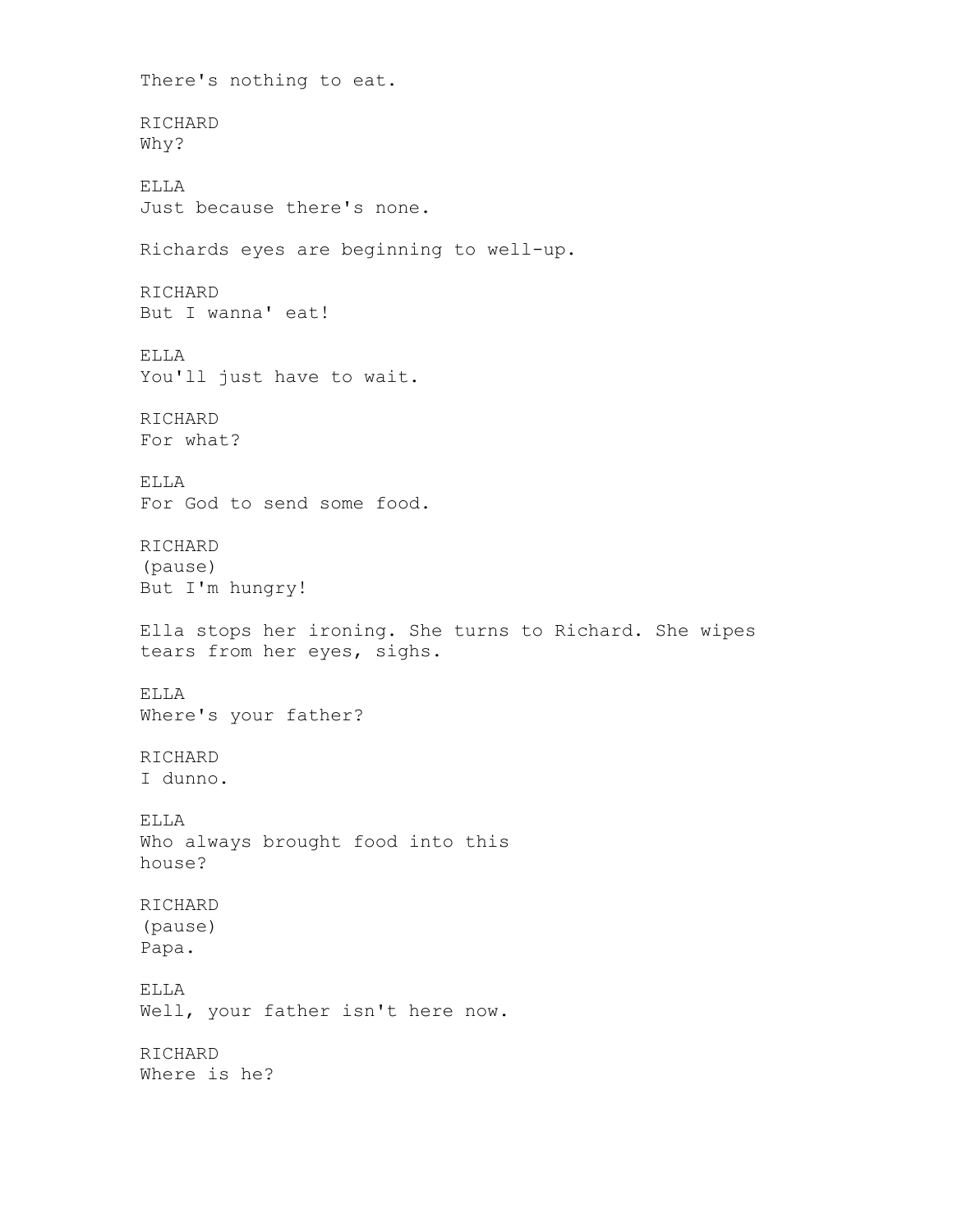Ella gives a great heave and stifles a sob. ELLA I don't know. RICHARD (whimpers) But I'm hungry. ELLA You'll just have to wait for the Good Lord to provide. Richard stares at his mother. INT. MEMPHIS COURTROOM - DAY Flags hang from staffs at either side of the bench -- one is the Stars and Stripes; the other is the Confederate. A smattering of people fill the rows of wooden chairs. Blacks sit on one side of the room, whites on the other. This segregation includes some ten or twelve mainly black defendants. A uniformed bailiff stands at the front of the room near the bench. A prim, female court stenographer sits a level below and near the judge. The JUDGE is young, about 30. He is a choir boy; too cleancut, baby-faced with his hair slicked and parted. He could be the mayor's son-in-law. Ella, with her sons clutched at either side, faces the bench at the front of the room. Nate, slouching, with a stupid grin on his face, stands a few feet away also facing the Judge. He could be half-drunk. Perhaps idly, the Judge scratches a feather pen across something on his desk. Seeming bored, he raises his gaze to Nate, a man several years older.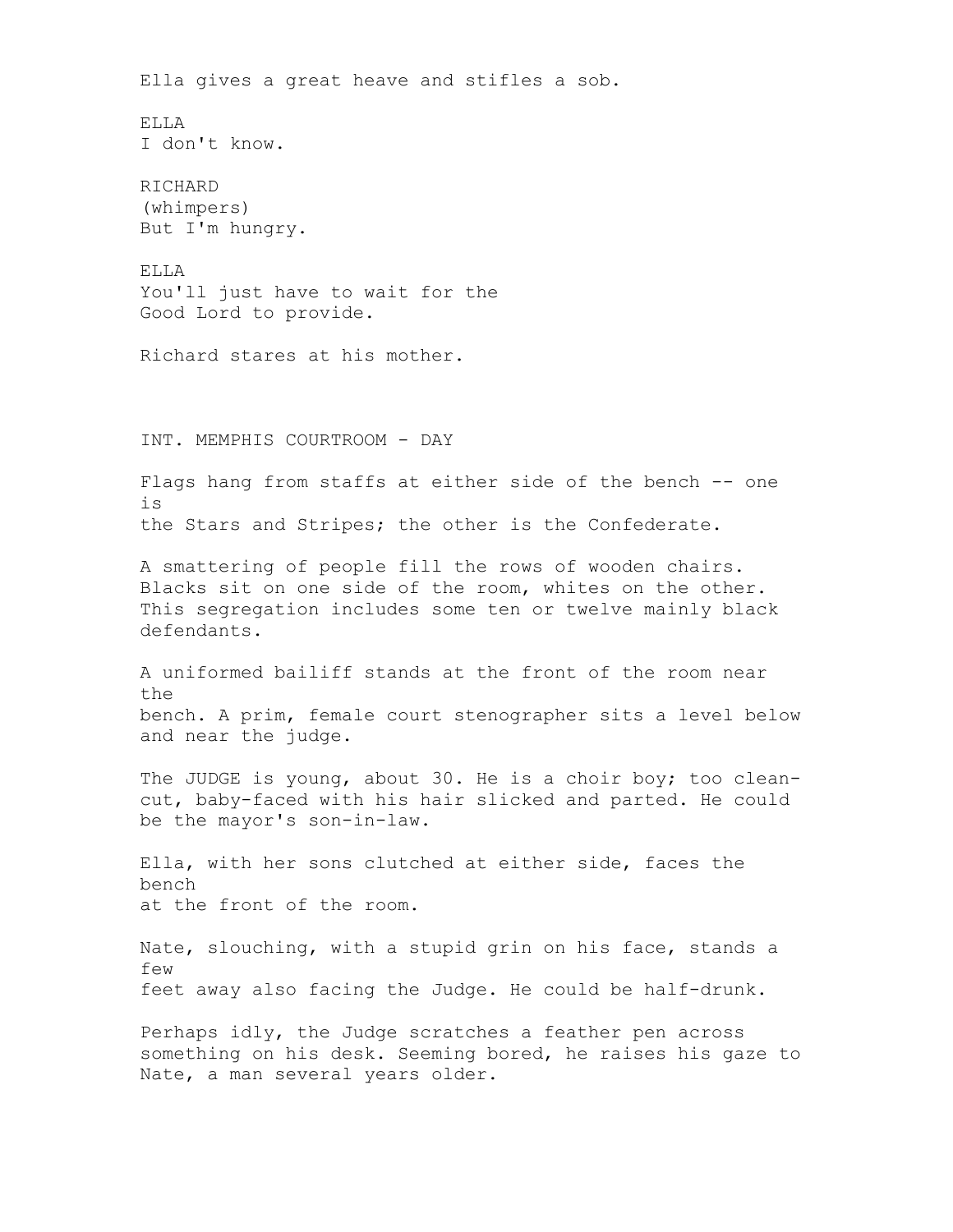JUDGE Now see here, son. Your wifey here says you up 'n left her with two hungry boys to feed. What you got to say for yourself? Nate doesn't seem to understand. He shuffles his feet for a pause. When he speaks, it is fluent Uncle Tom. NATE Whas' that, Sah? JUDGE Hey now! You address this here bench as 'Your Honour', boy! NATE Yes, sir... you honor. There is a pause as the Judge gives Nate a stern look. JUDGE Well? NATE You honor? JUDGE (losing patience) This your wife and boys? NATE Yes 'em, you honor. JUDGE Well, did you up 'n leave? NATE Yes 'em, you honor. JUDGE You got some kind of good reason why you would desert your wife and children? NATE Sah? JUDGE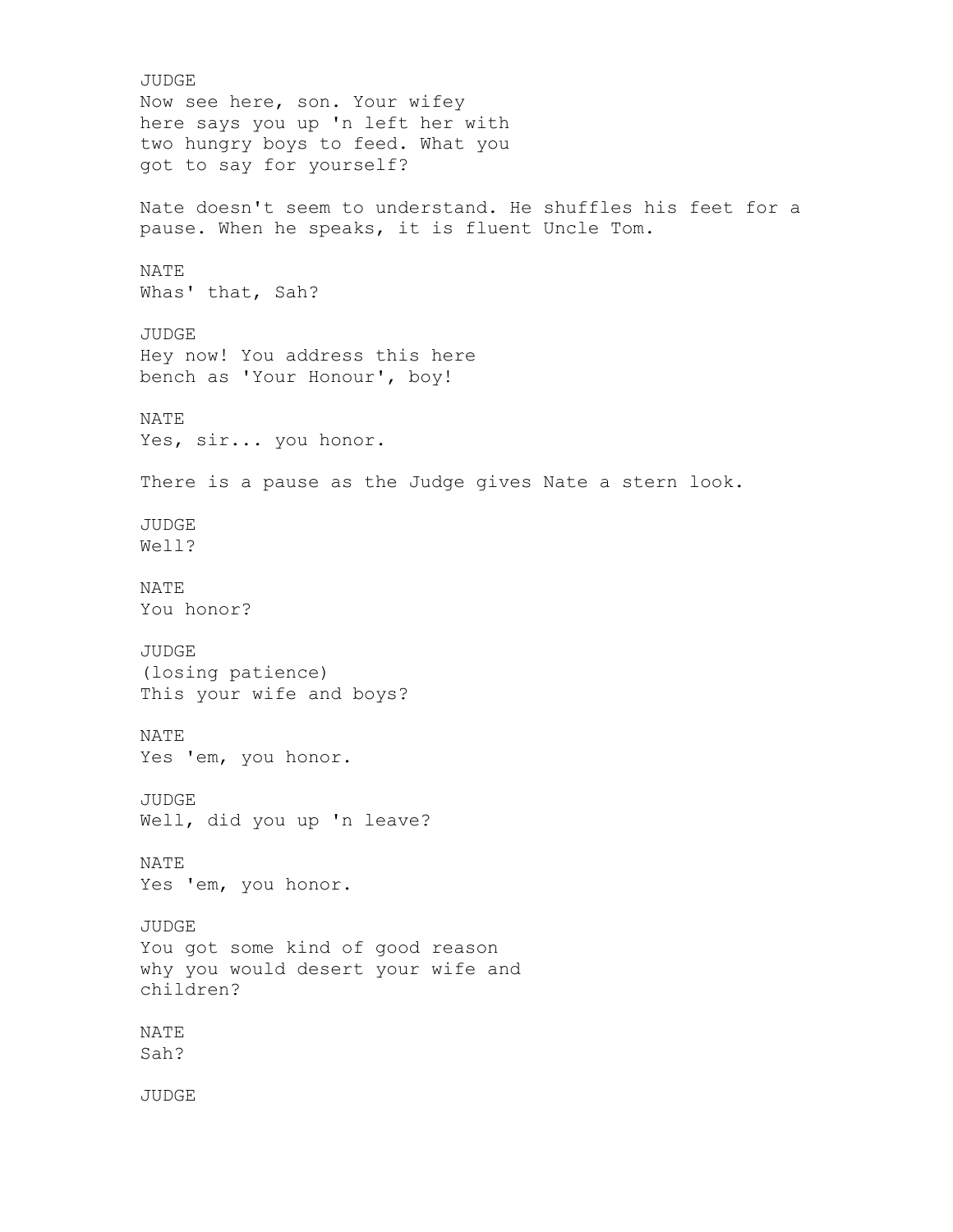Why did you leave your wife? NATE Oh! 'cause you honor, I got me a new gal! Seeming to stew, the Judge looks like he might let Nate have it. Then, suddenly, the soft-faced man grins wide, he throws back his head and guffaws loud and long. The Judge turns to the now grinning bailiff as if to share in the dirty joke between men. Then the man quiets and again looks down at Nate, a smiling fool. **JUDGE** You get yourself a pretty one? NATE Oh, yeah, you honor, she's a good'n! Ella is totally degraded. She looks close to vomiting. Richard is completely bewildered, perhaps filling with rage. The Judge settles back and resumes business. JUDGE See here now... you workin'? NATE Yes, you honor. JUDGE Doin' what? NATE You honor? JUDGE Your job. Where you work, boy? NATE Oh, at the Carlton Arms, you honor. JUDGE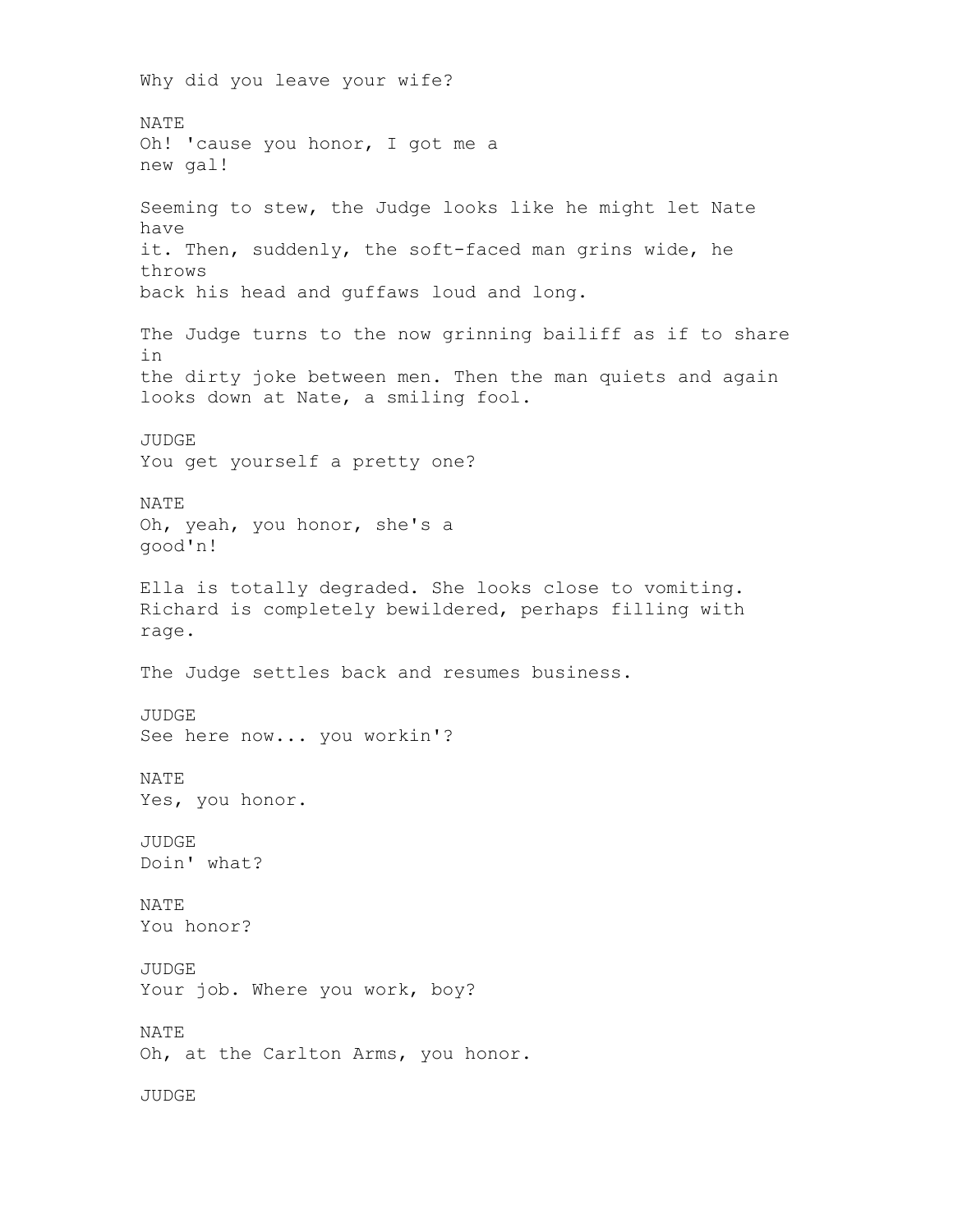What do you do there? NATE I's the day clean-up man... the head clean-up man. JUDGE Oh, you the head clean-up man. NATE Yes 'em. JUDGE Okay, how much you give the misses so far to help feed these youngins? Nate shuffles his feet and smiles like an idiot. NATE Well, I been meanin' to give somthin', but I had me some espenses. The Judge scribbles a note. JUDGE Okay, boy, I don't want to see you back in here again. You see that you start providing for these youngins. NATE Yes, Judge. I'll do all I can. Ella's jaw is dropping. Richard looks confused. JUDGE Alright, then... The judge hammers his gavel. JUDGE Next case! Nate turns to leave. ELLA But my boys are hungry! I ain't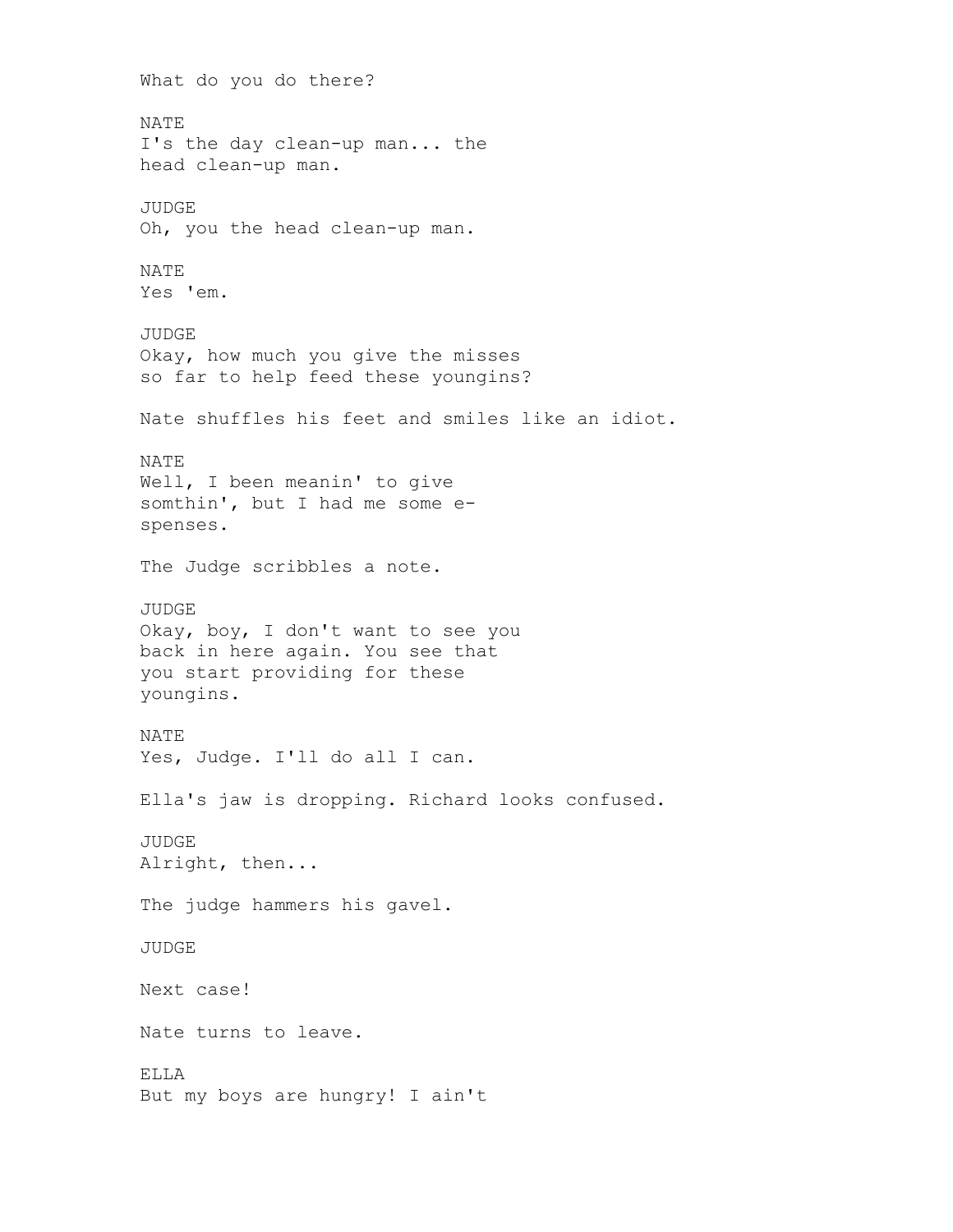got no money! The Judge turns to the bailiff. JUDGE Next case. The bailiff moves towards Ella. She turns, gives a start and shrinks back from the uniformed white man. She pulls her boys close and starts from the room. The Judge turns to the court stenographer. JUDGE (continuing; quiet) There ain't a buck alive who can keep his gun in one holster for very long. The woman smiles. EXT. COURTHOUSE STEPS - DAY Ella walks slowly down the steps with her boys. At the curb, Nate stands taking a pull from a pint bottle. Ella walks to within six feet of her husband and calls out. ELLA How can you do this to your children? Nate turns to face his family. NATE You got no call to bring the law into this. ELLA What else can I do, you're starving your children. NATE Shee-it woman! I ain't doin' nothin'.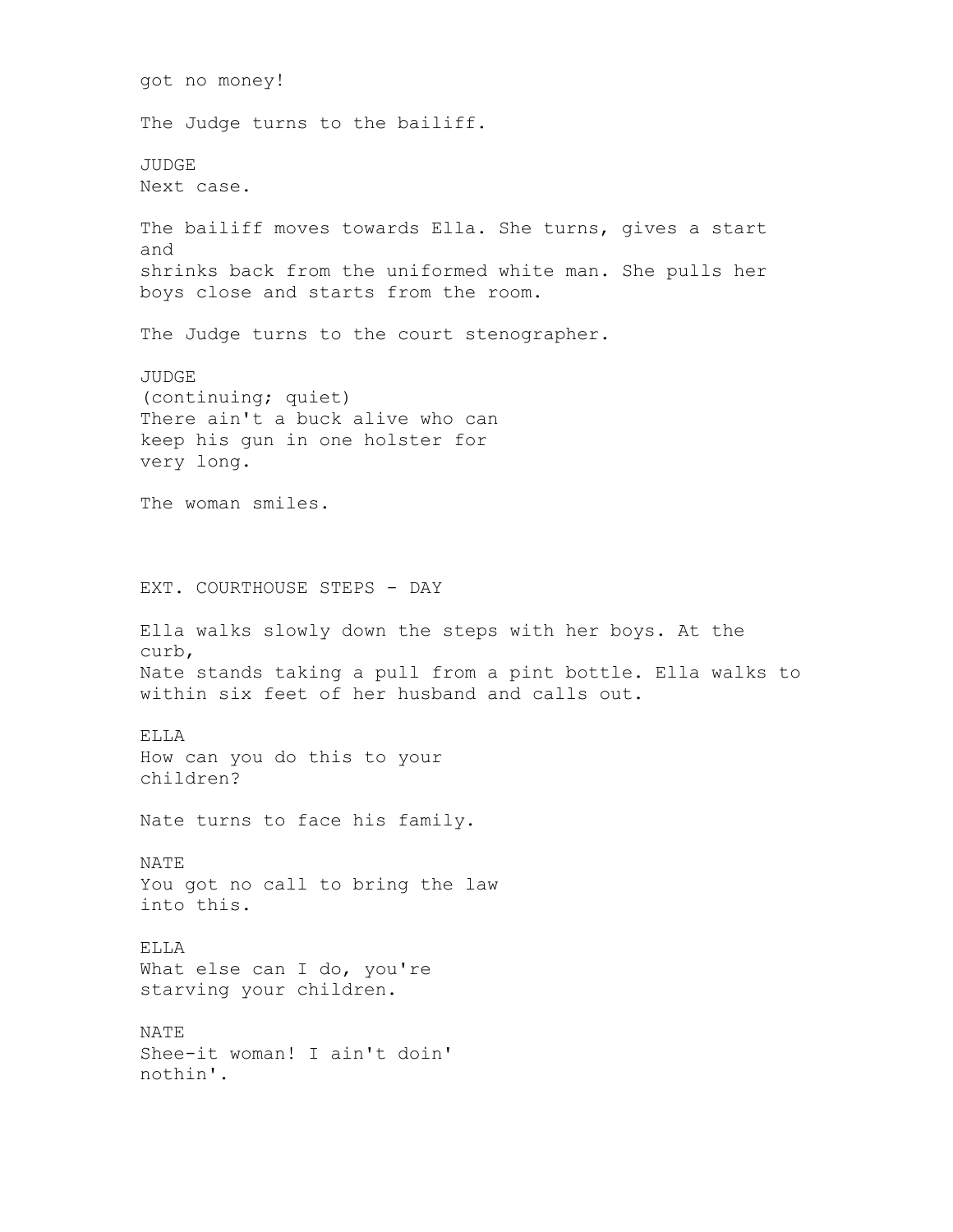Nate turns and walks away down the sidewalk. Ella and the boys can only watch him leave.

EXT. WRIGHT HOME - MORNING

The front door opens and Ella exits. She wears a uniform. She could be a cook or a maid. She walks down the steps and trudges off.

After a moment, the door opens again. It stays open as Richard leans against the frame. Leon walks past Richard holding a small ball. He plops down on the top step.

Richard watches him.

A group of children walk by with school books under their arms. Richard watches them pass, then turns back to Leon.

MONTAGE - A WAISTED DAY

A) In the living room, nothing is happening... nothing. Richard sits on the floor, his back to the wall. He is glum, completely bored. Leon is pacing. He marches back and forth, pointlessly. He is a small animal in a cage.

B) In the kitchen, Richard spreads what looks like lard over

a rough chunk of white bread. Leon sits at the table. Richard puts two plates on the table, one in front of Leon. Leon looks up at Richard, like he might complain, but he seems to understand. He takes a bite and grimaces.

C) Richard and Leon sit on the front steps. The earlier group of children again pass, heading home, books under their arms, talking. Richard watches them go by.

EXT. WRIGHT HOME - LATER

It is getting dark. Richard and Leon still sit. Their heads are down.

Unseen by the boys, Ella walks to the steps. For a moment she just watches the boys. She could be pitying them,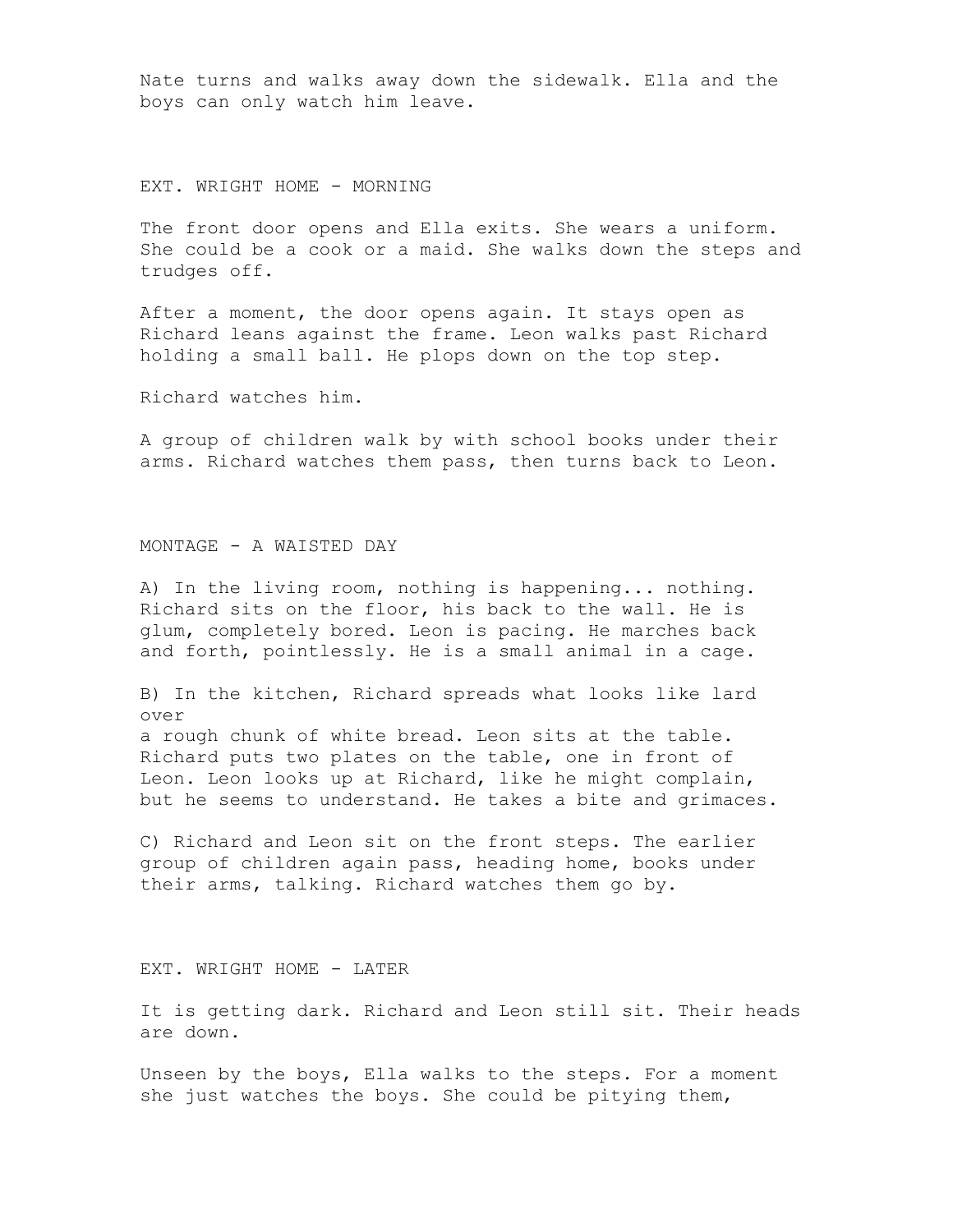herself; likely the three of them.

Leon looks up.

LEON Mama!

Richard jerks his head up. The boys run down the steps to clutch their mother. She wraps her arms around them.

EXT. STREET FRONTING WRIGHT HOME - DAY

Richard exits the house with an empty burlap bag and starts down the street.

EXT. CITY STREET NEAR STORE - LATER

Booth's gang is hanging around on a stoop near a corner. A few push and jostle each other. An older man, who could be BOOTH'S FATHER, is at the top of the stoop, near his front door.

The boys spot Richard approaching with the bag. They pile down the steps and encircle Richard. He's trapped.

Booth's Father watches, smiling.

BOOTH Hey Miss-ippi, what ya' doin' with the potato bag, nigger?

Richard hesitates.

RICHARD Goin' shoppin'.

They boys burst into laughter.

BOOTH Shoppin?! Boy, that's woman work! You a woman?

Richard's fear is rising.

GANG BOY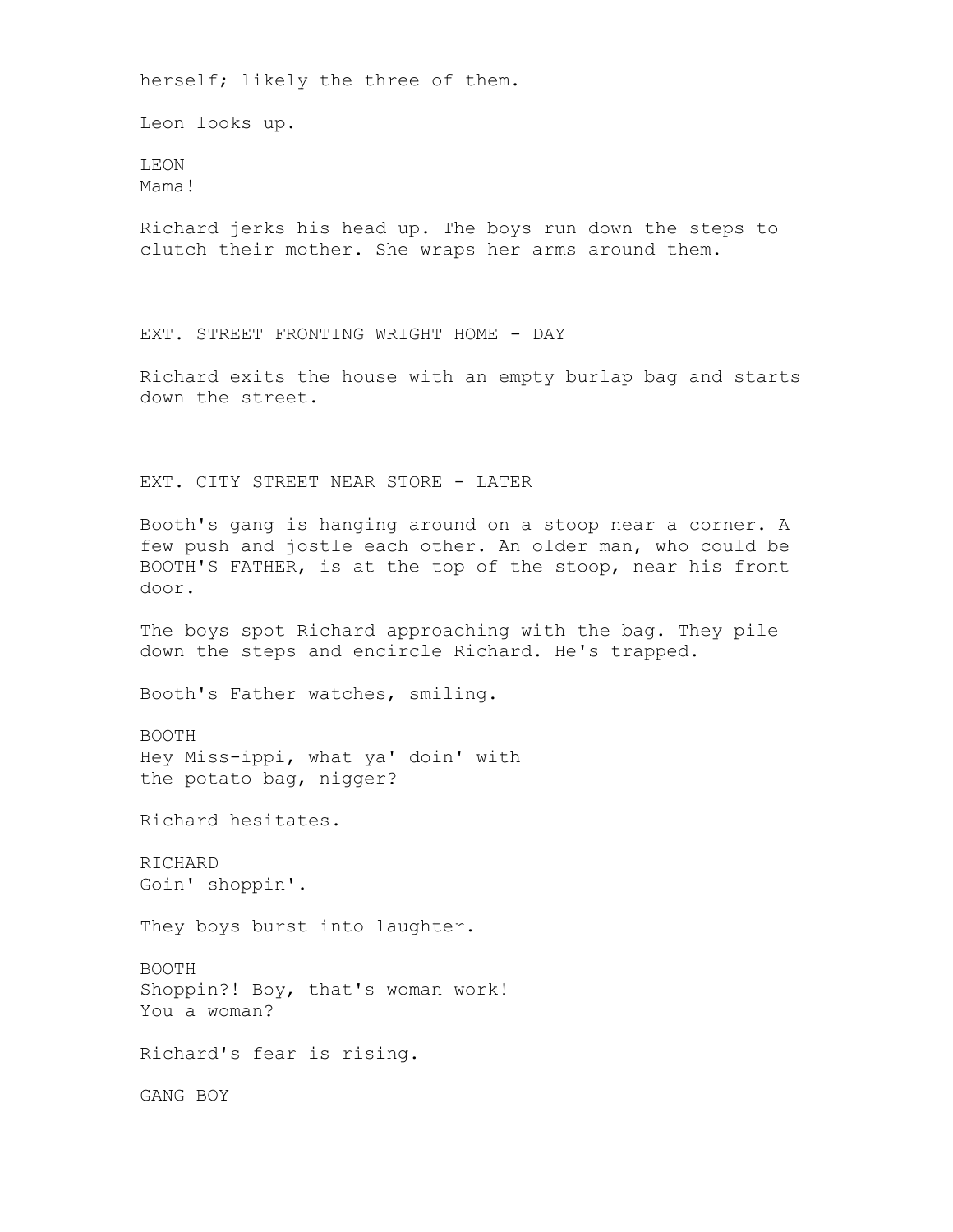He ain't no woman, he jest a little girl. Richard doesn't know how to answer. At the top of the steps, Booth's Father, chuckles approvingly. BOOTH Say boy, if you's goin' shoppin', you got some money. Richard is silent. BOOTH Gimme that money, boy. Richard backs away, but a boy behind pushes him forward. Booth pushes him back, another boy pushes him forward and Richard is knocked to the ground. Laughing and jeering, the boys fall upon him. Hands tear at his pockets. The money is taken. Richard scrambles up and runs for home. INT. WRIGHT HOME - LATER Richard is sitting on the floor, distraught. The front door opens and Ella, in a maid's uniform, enters with Leon. She closes the door and sees Richard. ELLA What's the matter? Richard hesitates. RICHARD Some boys took the grocery money. ELLA What do you mean, boy? RICHARD The boys that are always down by the corner. They pushed me down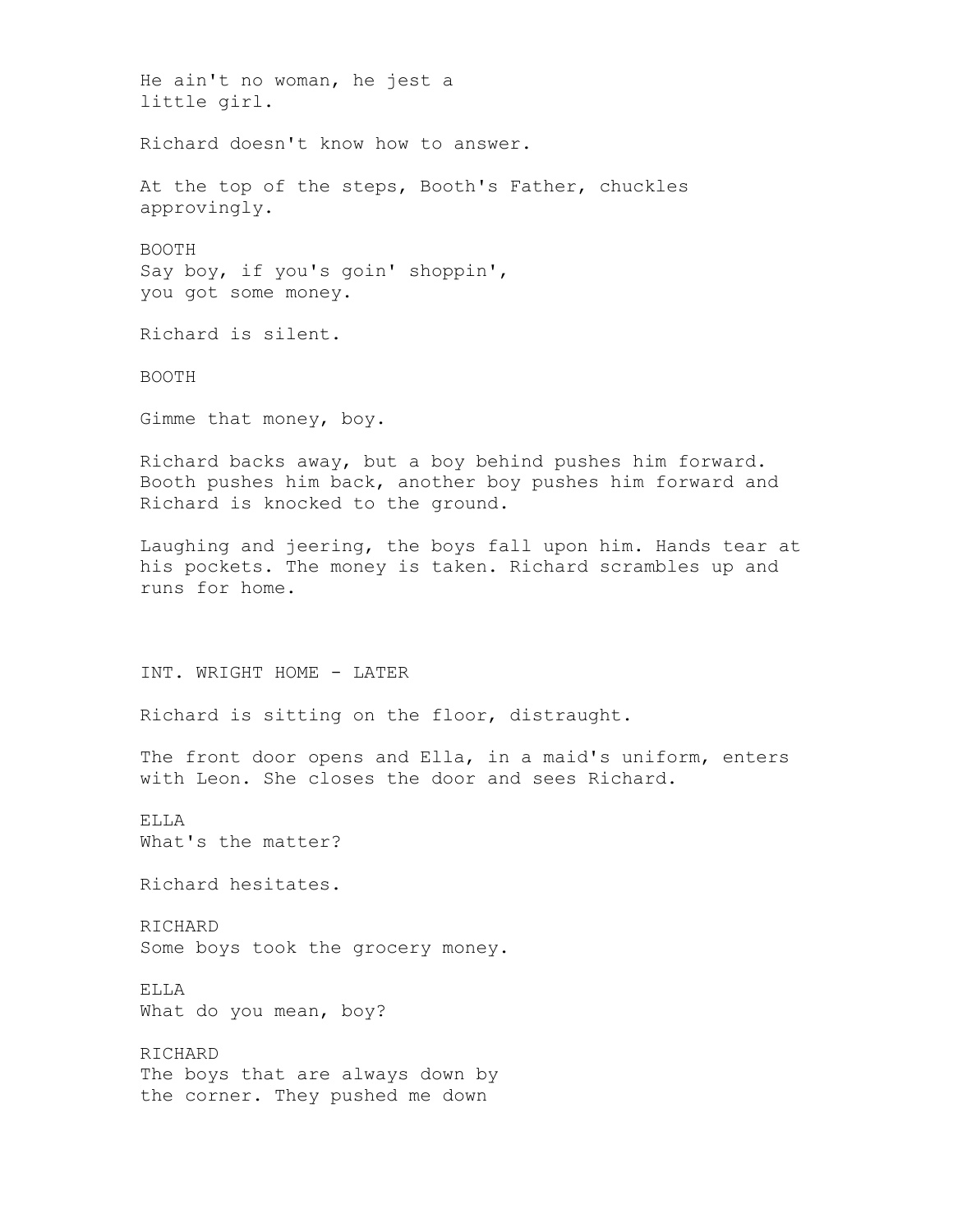and took the money. Ella just stares for a moment. Then she marches over to a table. She removes a small pouch from her handbag and counts out some money. She walks back to Richard. ELLA Stand up, boy. Richard gets to his feet. Ella takes his hand and pushes the money into it. ELLA You get yourself back down there and get the shoppin' done. RICHARD But... ELLA No buts. Git. Richard scrambles from the room. EXT. STREET - LATER Wary, Richard is walking toward the grocery again. He slows and stops. The boys are ahead about a half-block. Richard starts for the other side of the street. About half-way across he's spotted. GANG BOY There he is 'gain! Richard turns for home and runs. The boys pursue. A block later they catch up with him. Booth throws a punch and pops Richard in the head. He goes down. The boys laugh as they tear at Richard's pockets. The money is gone again. Richard is pulled up, slapped and pushed away. He runs for home.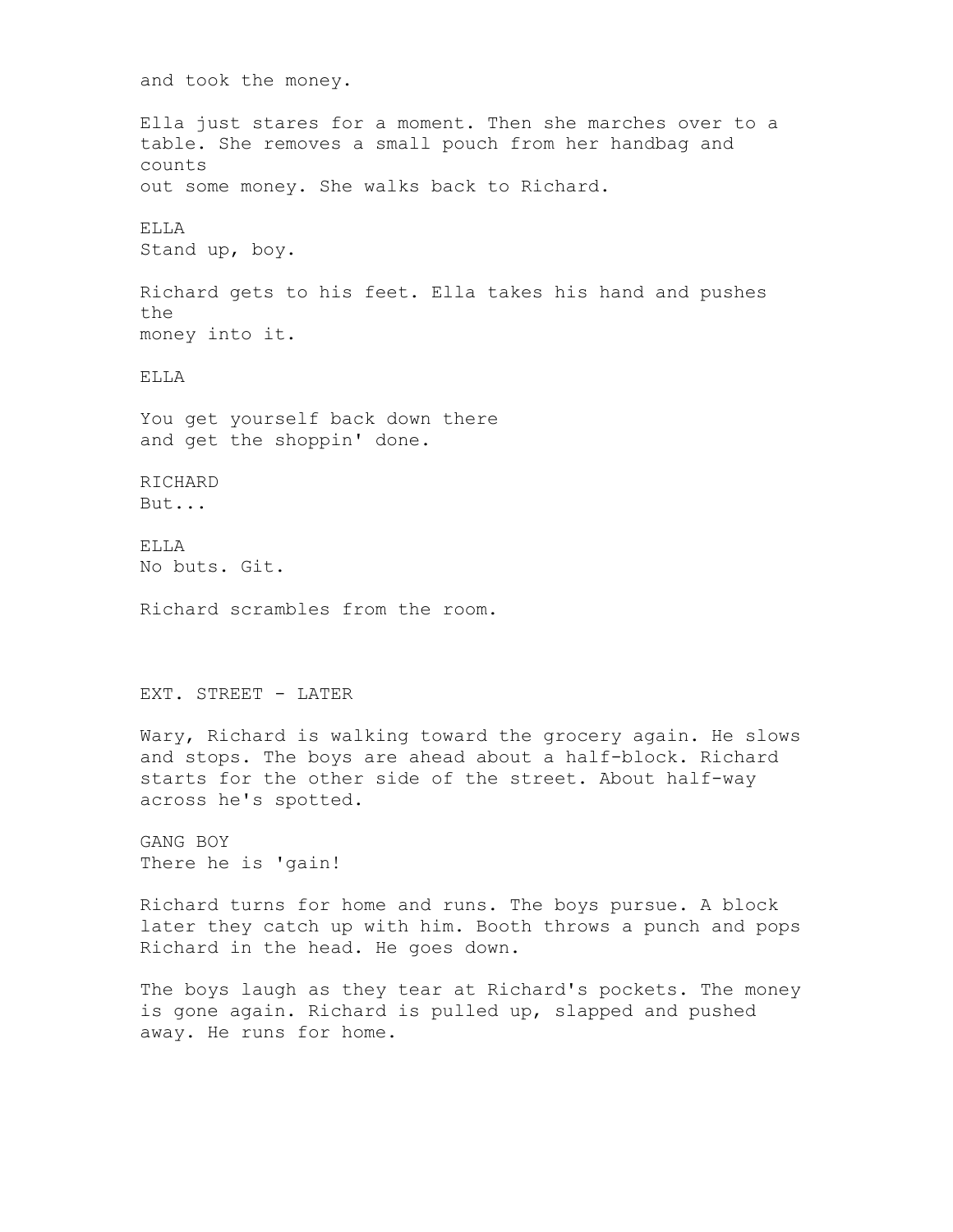EXT. WRIGHTS' HOME - LATER Richard starts up the steps. The door opens and his mother is standing above. Richard stops. RICHARD They b-beat m-me... He starts up the steps again. ELLA Don't you come in here. Richard freezes. RICHARD B-but they b-beat me up. ELLA (cold) You stay right where you are. This night I'm going to teach you to stand up and fight for yourself! Ella turns and goes into the house. Richard stands, dismayed and hurt. A moment later, she returns with more money and... a hardwood ax handle. She grabs Richard's hand and puts the money in it. ELLA You take this money and this stick... She places the four-foot stick in his hand. ELLA Now go to the store and buy those groceries. If those boys bother you again, fight. RICHARD But I'm scared. ELLA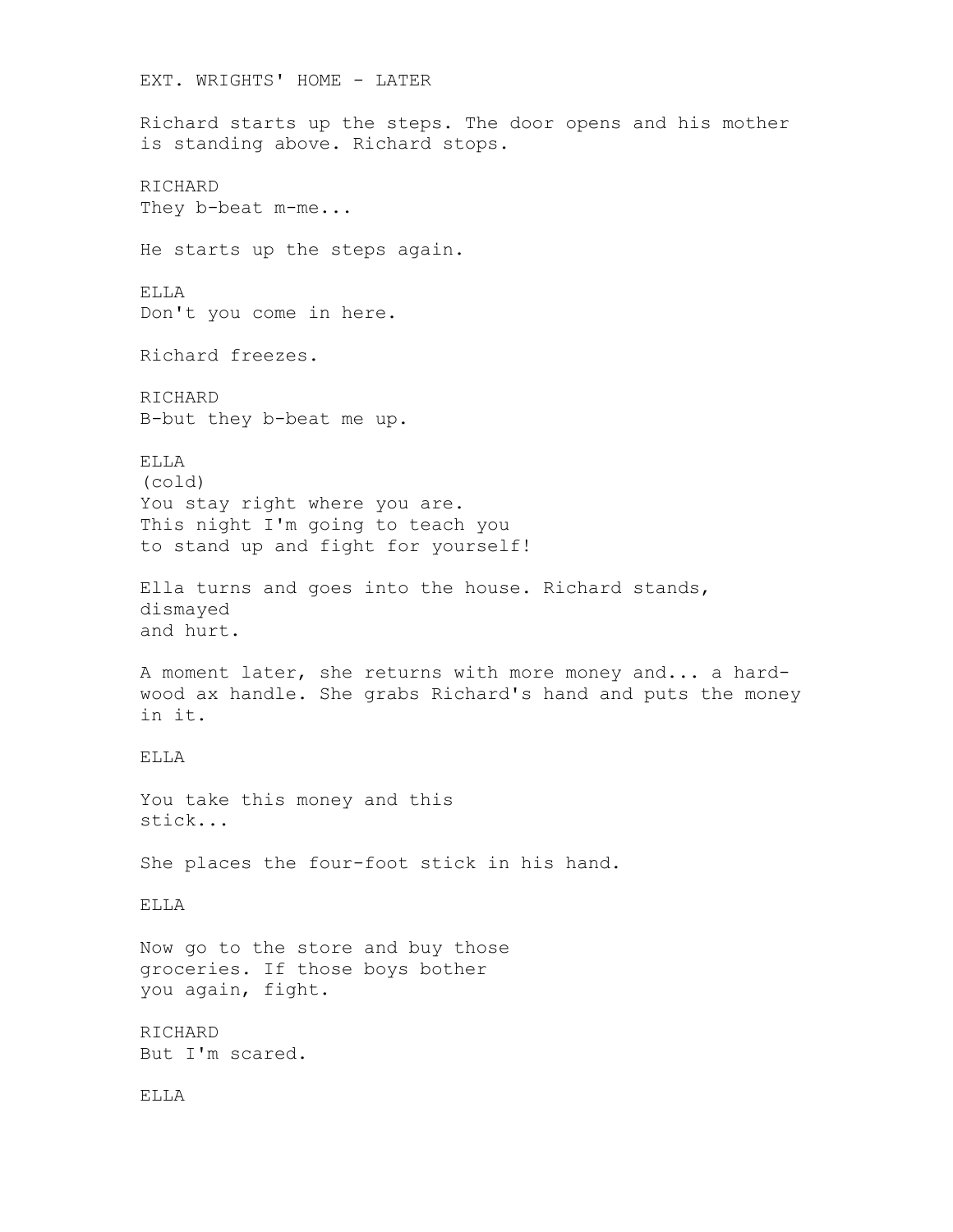Don't you come into this house until you've gotten those groceries. RICHARD But they'll beat me up. ELLA Then stay in the streets! Don't come back here! Richard starts up the steps, trying to get by his mother. She slaps him hard and he freezes; stunned. RICHARD Please Mama... I don't wanna! ELLA Go now! If you come back into this house without those groceries, I'll whip you! Ella turns, enters the house and slams the door. The lock turns. Richard wobbles down the steps. He turns, looks once more to his home, then starts down the now darkening street. EXT. STREET NEAR STORE - LATER Richard, carrying the ax handle, heads to the corner. He is afraid, full of energy and loathing. GANG BOY Here he comes again! The boys shout and whoop and are on him again, encircling him. They start to grab out, like hyenas at wounded prey. Richard is afraid, but angry and desperate. RICHARD I'll kill ya! They laugh and close in. Richard closes his eyes and lets fly with the stick... whoooomph... crack! The wood connects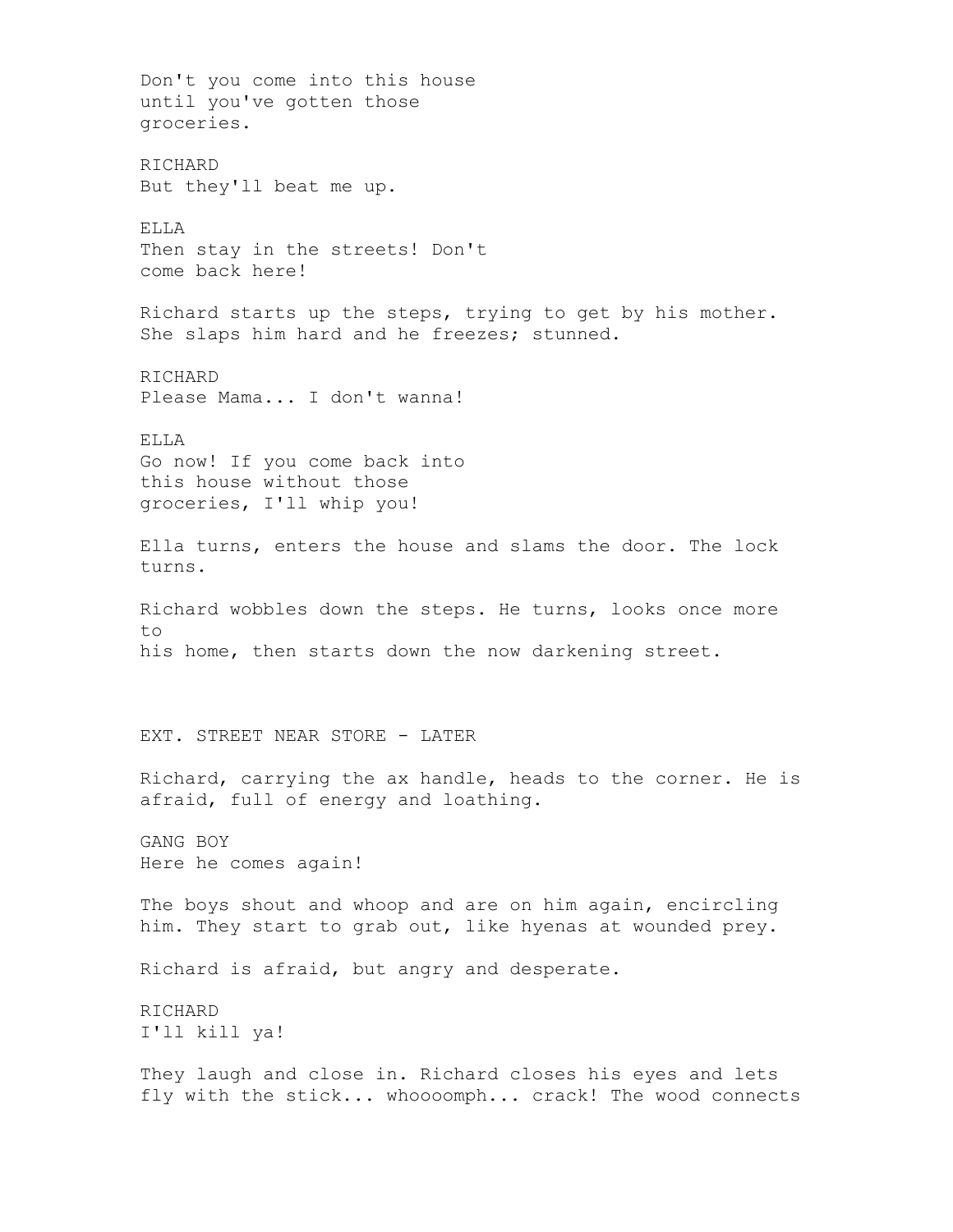with a skull and a boy screams.

The boys are taken aback, stunned motionless. Richard swings again... whoooomph... crack! Another boy, Booth, screams and falls to the ground.

Richard is crying, but still swinging. He nails another boy in the chest, one across the knee. The boys back off, now in fear of Richard's frenzied state. A few run.

Richard lands a blow on a shoulder and the boy screams and scurries away. Richard stalks after those that remain.

RICHARD

Come on, you sum-bitches!! I'll kill ya'!! I'll kill ya', you try to touch me again!!

Richard jumps forward, swings, cracks a boy in the back as he turns to run. Now all the boys are in flight, running to their homes, scrambling around the corner. Richard is a maniac, pursuing Booth to the steps of his home. The boy scrambles inside. Richard pants, sweats, looks insane.

The front door opens and Booth's Father steps out. He looks down at Richard ten feet away.

FATHER What did you do to my boy, you little nigger?!

Panting, adrenaline racing, Richard looks to the larger man at the top of the stoop. He readies the ax handle.

RICHARD Go to hell!! You want to do somthin' 'bout it, come on!!

Booth's Father stares down at this crazy, dangerous boy. He raises his brow, astonished, even afraid.

BOOTH'S FATHER (under his breath) That boy's touched.